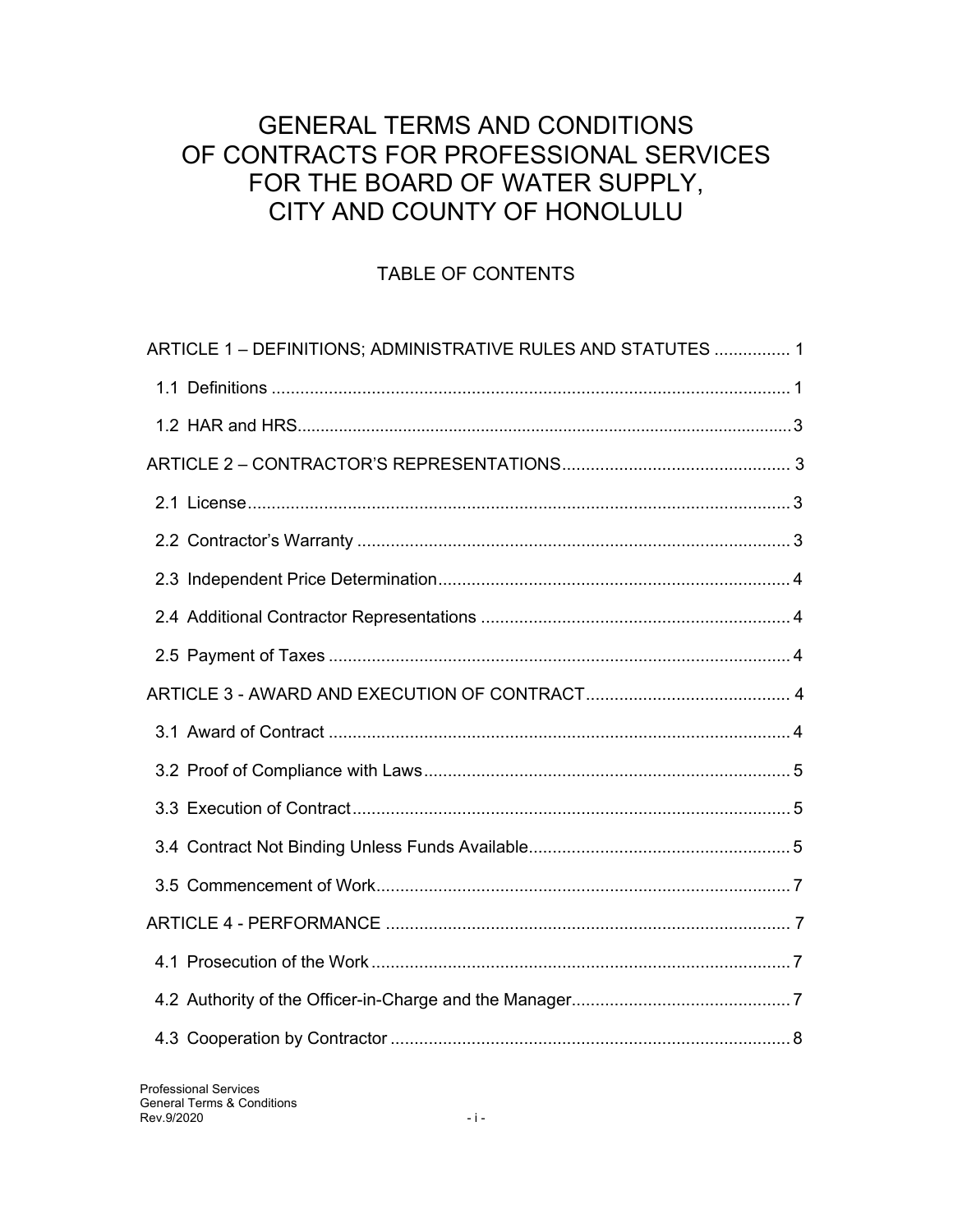| 4.4 |                                                                  |  |
|-----|------------------------------------------------------------------|--|
| 4.5 |                                                                  |  |
| 4.6 |                                                                  |  |
| 4.7 |                                                                  |  |
| 4.8 |                                                                  |  |
| 4.9 |                                                                  |  |
|     |                                                                  |  |
|     |                                                                  |  |
| 5.1 |                                                                  |  |
| 5.2 |                                                                  |  |
| 5.3 |                                                                  |  |
| 5.4 |                                                                  |  |
| 5.5 |                                                                  |  |
| 5.6 |                                                                  |  |
| 5.7 |                                                                  |  |
| 5.8 |                                                                  |  |
| 5.9 | Claims Based on the Officer-in-Charge's Actions or Omissions  14 |  |
|     |                                                                  |  |
|     |                                                                  |  |
| 6.2 |                                                                  |  |
| 6.3 |                                                                  |  |
| 6.4 |                                                                  |  |
|     |                                                                  |  |
| 7.1 |                                                                  |  |
| 7.2 |                                                                  |  |
|     |                                                                  |  |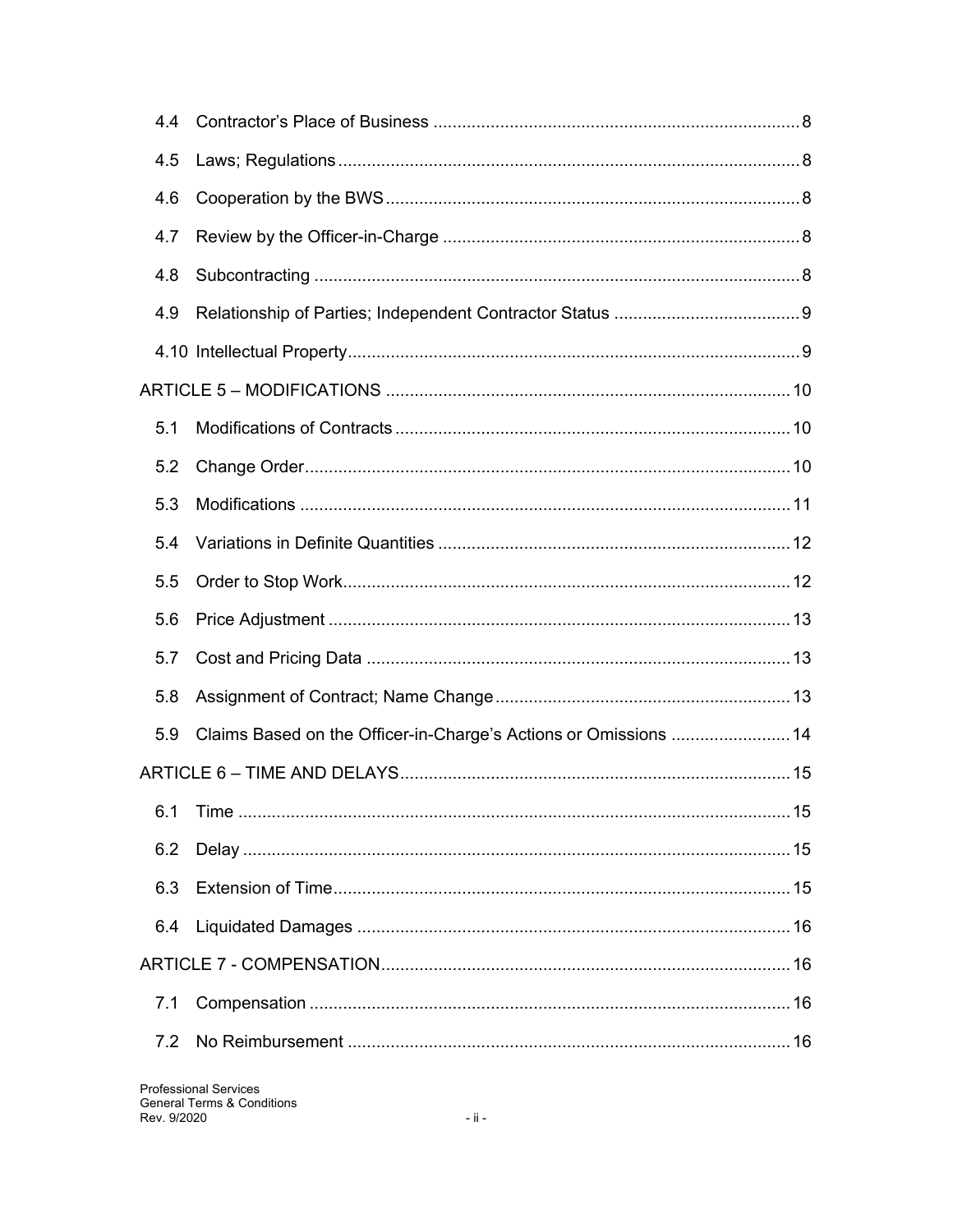| 7.3                                                  |    |  |
|------------------------------------------------------|----|--|
| 7.4                                                  |    |  |
| 7.5                                                  |    |  |
| 7.6                                                  |    |  |
|                                                      |    |  |
|                                                      |    |  |
|                                                      |    |  |
| 8.1                                                  |    |  |
|                                                      |    |  |
|                                                      |    |  |
| 9.1                                                  |    |  |
|                                                      |    |  |
|                                                      |    |  |
| ARTICLE 10 - CONTRACT DISPUTES AND CONTROVERSIES  25 |    |  |
|                                                      |    |  |
|                                                      |    |  |
|                                                      |    |  |
|                                                      |    |  |
|                                                      |    |  |
|                                                      |    |  |
|                                                      |    |  |
|                                                      |    |  |
|                                                      |    |  |
|                                                      |    |  |
|                                                      | 27 |  |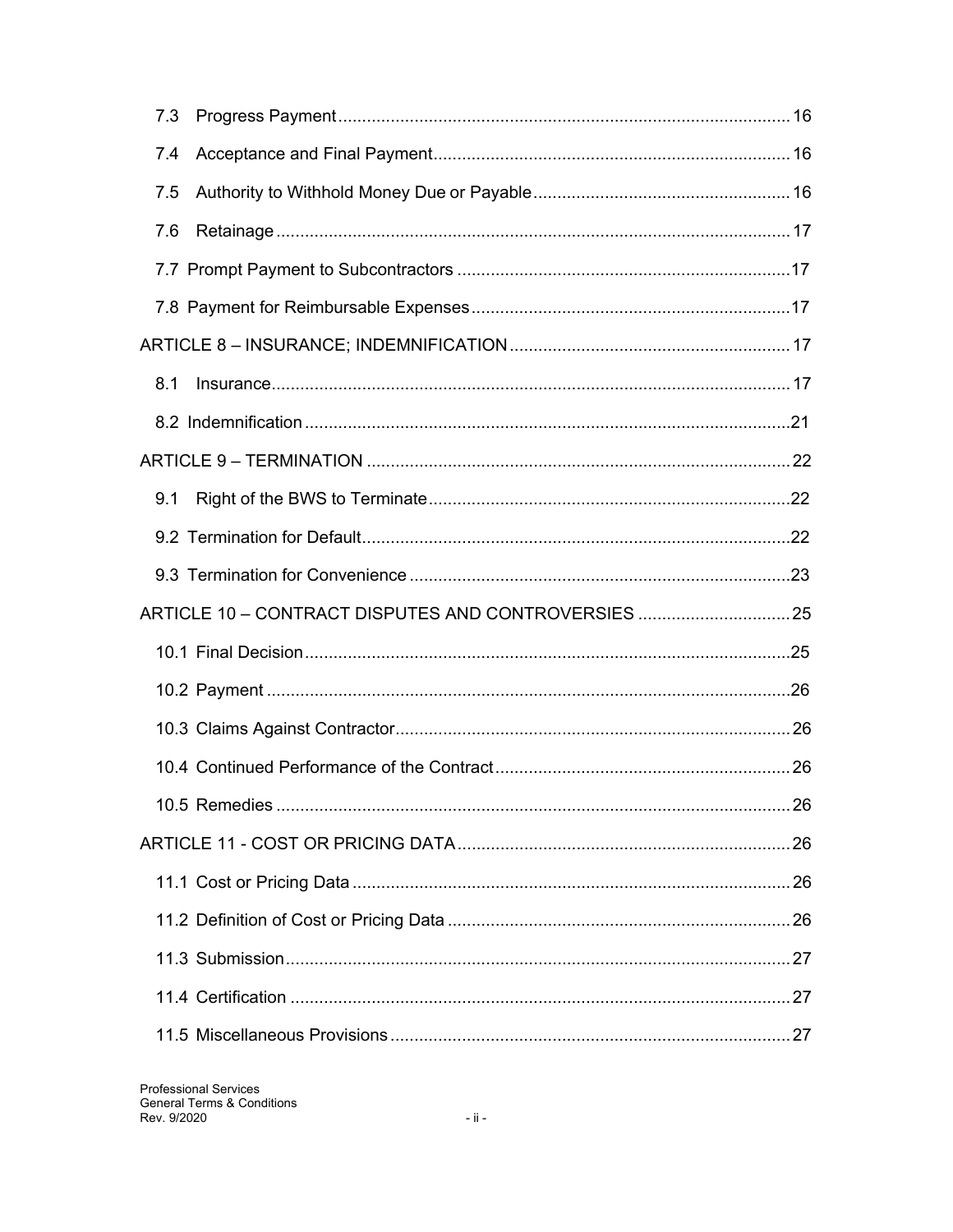| 13.14 Campaign Contributions by State and County Contractors32 |  |  |
|----------------------------------------------------------------|--|--|
|                                                                |  |  |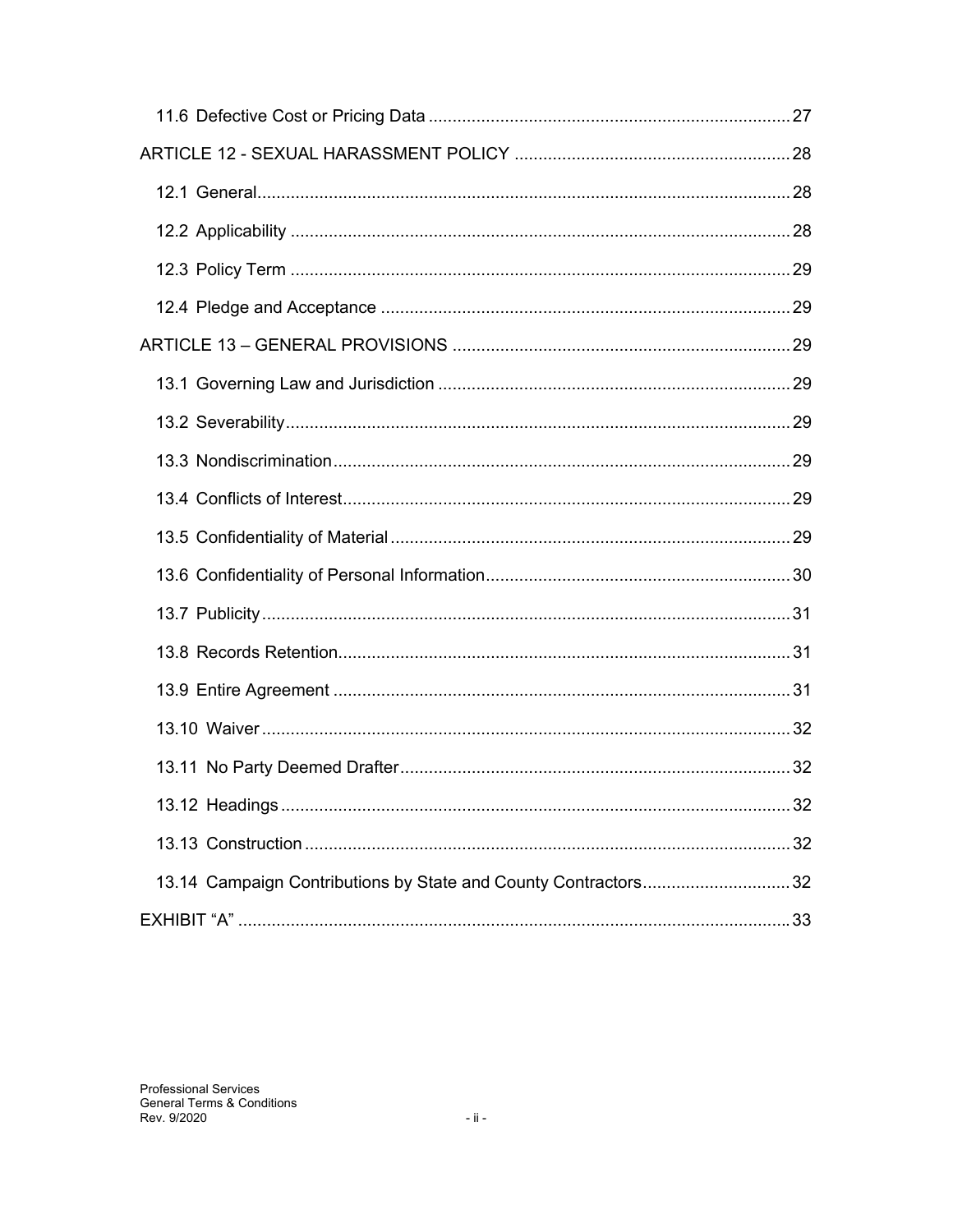## GENERAL TERMS AND CONDITIONS OF CONTRACTS FOR PROFESSIONAL SERVICES FOR THE BOARD OF WATER SUPPLY, CITY AND COUNTY OF HONOLULU

These General Terms and Conditions of Contracts for Professional Services for the Board of Water Supply, City and County of Honolulu ("BWS") ("General Conditions") represent the policy of the BWS, as this term is defined below, relating to professional services.

## **ARTICLE 1 – DEFINITIONS; ADMINISTRATIVE RULES AND STATUTES**

## **1.1 Definitions**

**"Addendum"** means a written document issued by the Contracting Officer or his/her designee involving changes to the Solicitation that shall be considered and made a part of the Solicitation and the Contract.

**"Agreement"** means that certain "Agreement for Professional Services" entered into by the BWS and Contractor in connection with the services that are the subject of the Solicitation.

**"Amendment"** means modification.

**"BWS"** means the Board of Water Supply, City and County of Honolulu, State of Hawaii.

**"Change Order"** means a written order signed by the Contracting Officer or, when delegated by the Contracting Officer, by the Officer-in-Charge directing Contractor to make changes with or without the consent of Contractor.

**"City"** means the City and County of Honolulu, State of Hawaii.

**"Contract"** means all documents covering the professional services for which an award is made to Contractor. It shall include the Agreement, the Solicitation, these General Conditions, and any documents or publications, addenda, amendments, and change orders, whether attached thereto or incorporated by reference.

**"Contracting Officer"** means the Manager and Chief Engineer of the BWS.

**"Contractor"** means any individual, partnership, firm, corporation, joint venture, or other legal entity undertaking the execution of the work under the terms of the contract with the BWS, and acting directly or through its agents or employees.

**"Contractor's Responsive Document"** means all submissions by Contractor in response to a Solicitation.

**"Days"** means consecutive calendar days unless otherwise specified.

**"Design and plans"** means any and all designs, plans, construction drawings, specifications, cost estimates, work schedules, proposals, studies, reports and other items.

**"Designee"** means a person appointed by the Contracting Officer or the Officer-in-Charge to act on his/her behalf with delegated authority.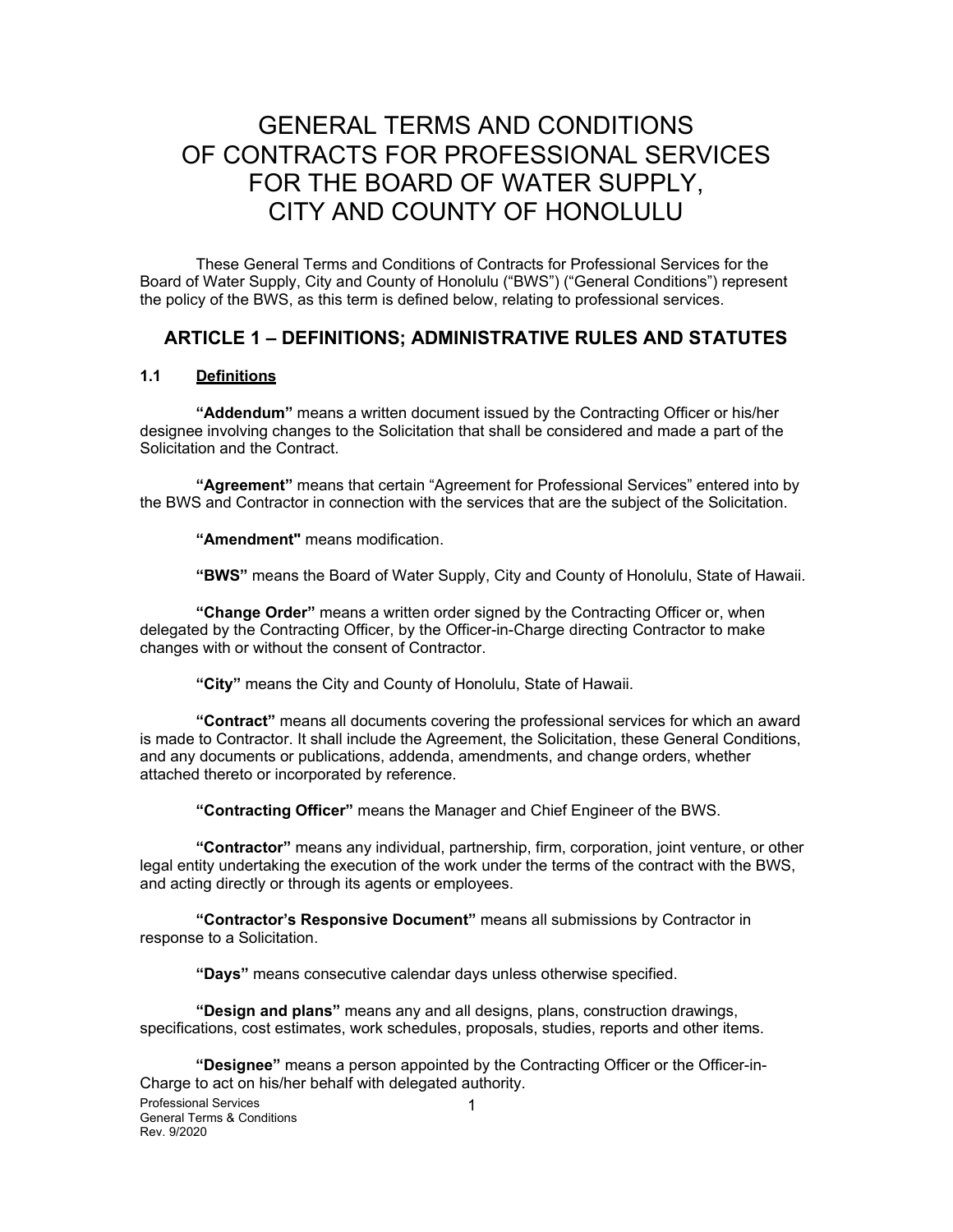**"General Conditions"** means these General Terms and Conditions of Contracts for Professional Services for the Board of Water Supply, City and County of Honolulu.

**"HAR"** means the Hawaii Administrative Rules.

**"HRS"** means the Hawaii Revised Statutes of the State of Hawaii.

**"Intellectual Property"** shall mean: (1) all inventions (whether patentable or unpatentable and whether or not reduced to practice), all improvements thereto, and all patents, including patent applications, and patent disclosures, together with all reissuances, continuations, continuations-in-part, revisions, extensions, and reexaminations thereof; (2) all marks, whether protected under any law, including trademarks, service marks, trade dress, logos, slogans, trade names, and corporate names, together with all translations, adaptations, derivations, and combinations thereof and including all goodwill associated therewith, and all applications, registrations, and renewals in connection therewith; (3) all writings and other works subject to copyright protection under the federal Copyright Act, including all copyrighted works, copyrightable works, all copyrights, and all applications, registrations, and renewals in connection therewith; (4) all mask works and all applications, registrations, and renewals in connection therewith; (5) all trade secrets and confidential business information (including ideas, research and development, know-how, formulas, compositions, manufacturing, distribution, and production processes and techniques, technical data, designs, drawings, specifications, customer information and lists, and supplier information and lists, current and potential client information and lists, current and potential travel industry businesses information and lists, pricing and cost information, business and marketing plans and proposals, and financial information and forecasts); (6) all computer software (including data, disks, licenses and related documentation); (7) all other proprietary and intangible rights and assets, whether actual or potential; and (8) all copies and tangible embodiments of any of the foregoing (in whatever form or medium).

**"Manager"** means the Manager and Chief Engineer of the BWS.

**"Modification"** means any written alteration in specifications, delivery point, rate of delivery, period of performance, price, quantity, or other provisions of the Contract accomplished by mutual action of the parties to the Contract.

**"Notice to Proceed"** means the written document issued to Contractor designating the official commencement date of the performance under the Contract.

**"Officer-in-Charge"** means the Contracting Officer or the Contracting Officer's delegated designee.

**"Pre-Existing Intellectual Property"** shall mean any Intellectual Property that is not Work Product

**"Professional Design Services"** means professional services provided by an architect, landscape architect, professional engineer, or surveyor as Section 464-1, HRS, defines those terms.

**"Professional Services"** means those services within the scope of the practice of architecture, landscape architecture, professional engineering, land surveying, real property appraisal, law, medicine, accounting, dentistry, or any other practice defined as professional pursuant to section 415A-2, HRS, other laws of the State of Hawaii, or the professional and scientific occupation series contained in the United States Office of Personnel Management's Qualifications Standards Handbook.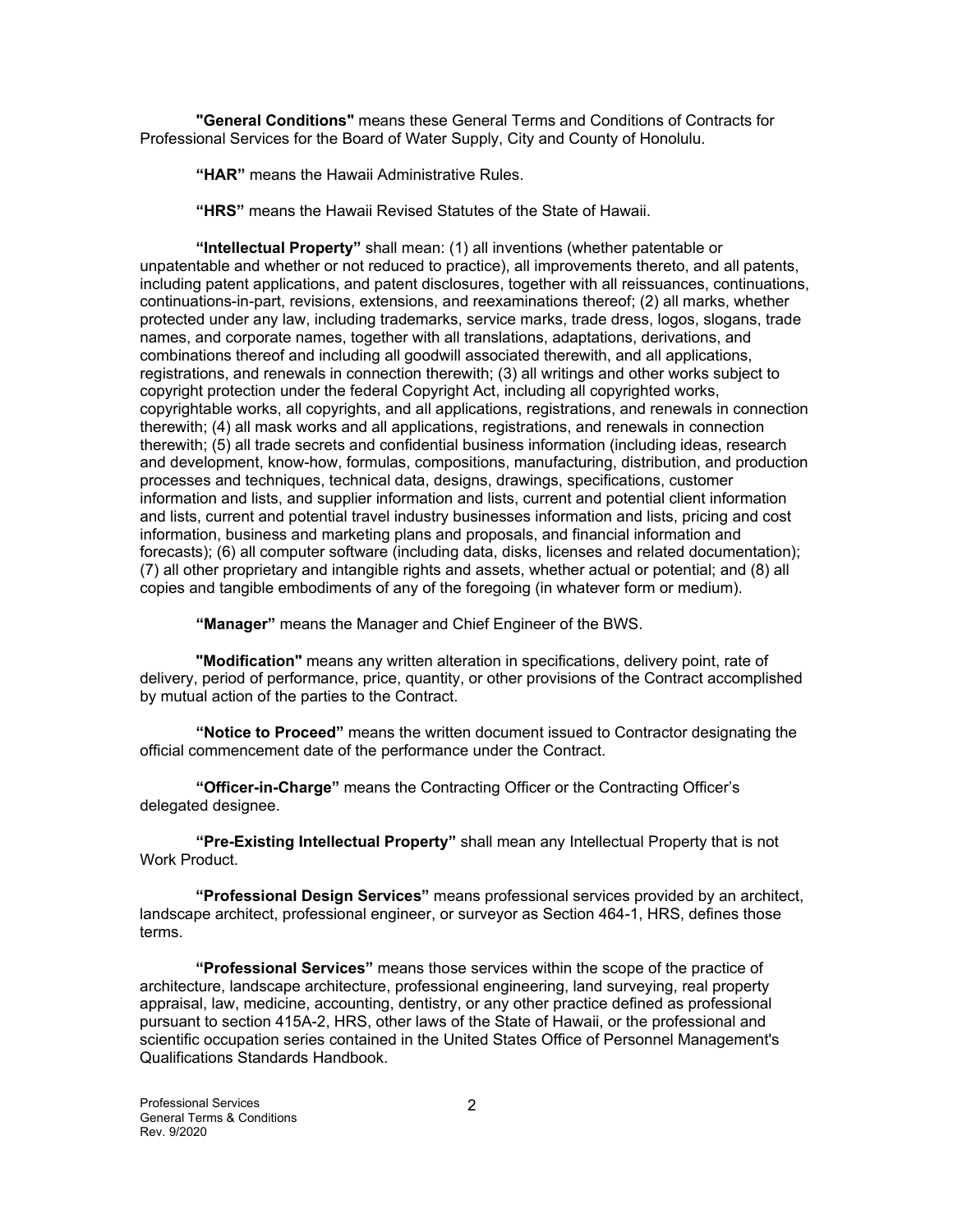**"Solicitation"** means the request for proposals, invitation for bids, notice inviting persons to submit a current statement of qualifications and an expression of interest, or other method by which the BWS sought to select a contractor to provide the services that are the subject of the Contract, including all associated and related documents, such as addenda and instructions to bidders.

**"Subcontractor"** means any person who enters into an agreement with Contractor to perform a portion of the work for Contractor.

"**Work Product**" shall mean all materials, work product, works of authorship, studies, data, charts, diagrams, methodologies, processes, descriptions, reports, layouts, videotapes, computer programs, work papers, projections, ideas, inventions and Intellectual Property of any kind that are developed, prepared, assembled, or conceived, in whole or in part, by Contractor and/or its employees, subcontractors, representatives, consultants or agents in the course of providing services pursuant to the Contract or otherwise in connection with the Contract.

## **1.2 HAR and HRS.**

- A. The Public Procurement Code (HRS Chapter 103D) and the Hawaii Administrative Rules, Title 3, Department of Accounting and General Services, State of Hawaii, govern the procurement of goods and services and are by reference incorporated herein and made a part of the Contract.
- B. Wherever "chief procurement officer" appears in the HAR, it shall mean the Manager.
- C. Wherever "head of the purchasing agency" and "procurement officer" appear in the HAR, both shall mean the Officer-in-Charge or his/her authorized designee(s).

## **ARTICLE 2 – CONTRACTOR'S REPRESENTATIONS**

- **2.1 License.** Contractor represents that Contractor is a business entity that is experienced and skilled in the type of work described in the Contract and that, if required by law, Contractor is licensed by the State of Hawaii to engage in the type of work required by the Contract and is in compliance with all applicable laws and regulations precedent thereto.
- **2.2 Contractor's Warranty.** By the act of submitting Contractor's Responsive Document for the proposed contract, Contractor warrants that:
	- A. Contractor is validly authorized to do business under and by virtue of the laws of the State of Hawaii, and is currently in good standing thereunder;
	- B. Contractor and all subcontractors intended to be used by Contractor have carefully and thoroughly reviewed the Solicitation and have found it complete and free from ambiguities and sufficient for the purpose intended;
	- C. Contractor has investigated and examined carefully the Solicitation and understands the character of the project;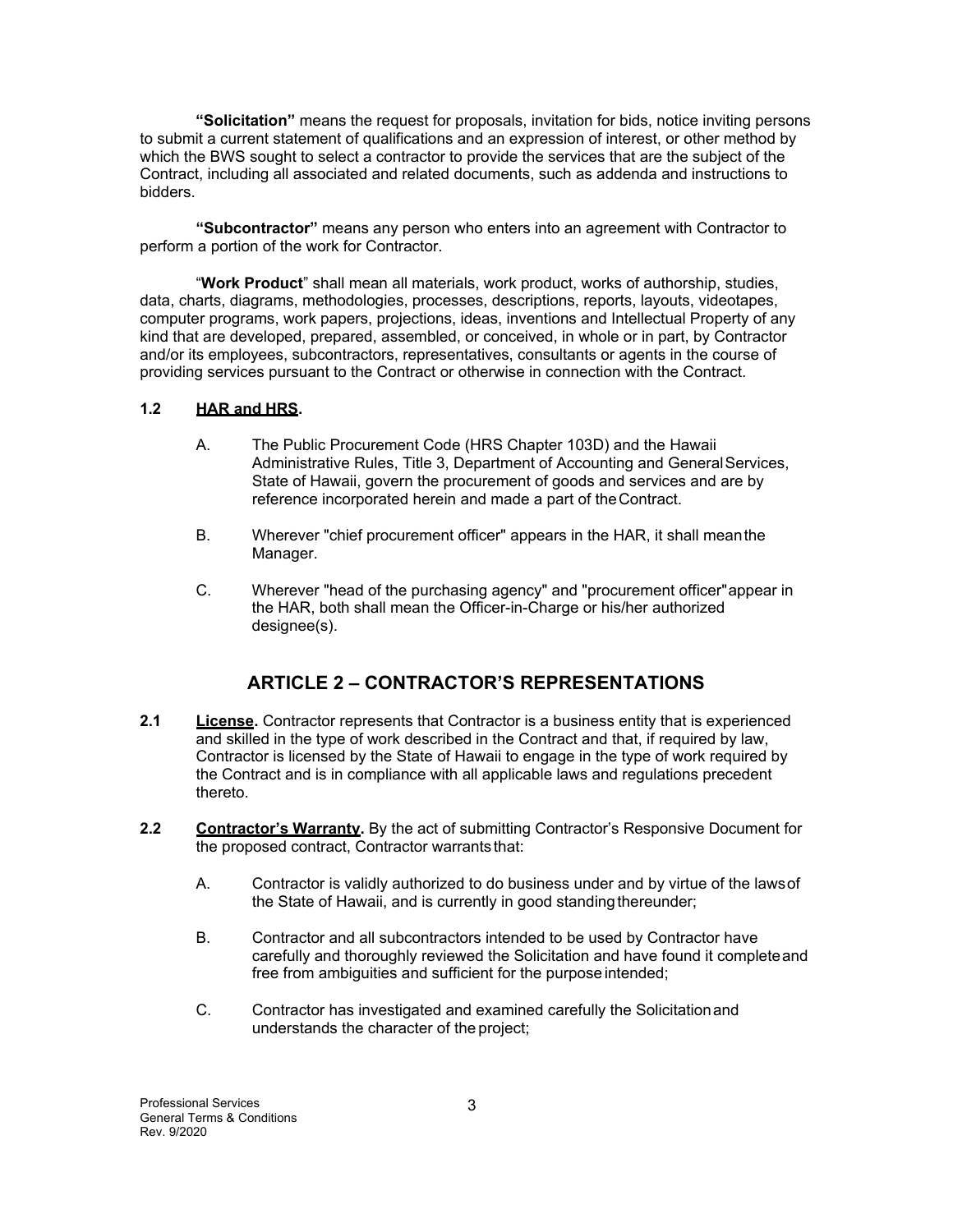- D. Contractor and all workers, employees, and subcontractors intended to be used are skilled and experienced in the type of services that are the subject of the Solicitation;
- E. Neither Contractor nor any of Contractor's employees, agents, suppliers, or subcontractors have relied upon any verbal representations from the BWS, its employees, or agents, including architects, engineers or consultants, in assembling Contractor's Responsive Document;
- F. The Contractor's Responsive Document is based solely upon the Solicitation and properly issued written addenda and not upon any other written or verbal representation; and
- G. The cautious delivery and performance by Contractor of the Contract will not: (1) violate the provisions of any law; (2) constitute a default under Contractor's Certificate of Incorporation or By-Laws; or (3) result in a conflict with, violation of, or default under any judgment, order, decree, indenture, or other instrument or document to which Contractor is a party.
- **2.3** Independent Price Determination. Contractor certifies that the price included in Contractor's Responsive Document was independently arrived at without collusion.

## **2.4 Additional Contractor Representations.**

- A. Contractor represents that Contractor has no obligations, commitments, or impediments of any kind that will limit or prevent performance of work as required by the Contract.
- B. Contractor represents that, to the best of its knowledge, there are no obligations, commitments, or impediments of any kind that will limit or prevent performance of work as required by the Contract.
- C. Contractor represents that, to the extent required by law, the execution, delivery, and performance of this Contract, and Contractor's directors, shareholders, and officers have, duly approved all transactions related thereto by Contractor, and Contractor has the authority to take all necessary actions to fully perform this Contract.
- **2.5 Payment of Taxes.** Contractor will pay, when due, all taxes relating in any way to moneys received by Contractor under or in connection with the Contract.

## **ARTICLE 3 - AWARD AND EXECUTION OF CONTRACT**

**3.1 Award of Contract.** The Officer-in-Charge shall notify Contractor of its selection to render the services for the project. Said notice shall not be construed to be authorization to proceed with the performance of services under the Contract. On any individual award totaling less than \$25,000, the Officer-in-Charge reserves the right to award the contract by purchase order. Also, on any individual award on a price commitment agreement, where the estimated total purchase expenditure for the duration of the agreement is less than \$25,000, the Officer-in-Charge reserves the right to award the contract by letter. Award by purchase order or award by letter shall result in a binding contract between the parties without further action by either the Contractor or the BWS. The contract, whether awarded by purchase order or letter, shall be performed in accordance with the terms set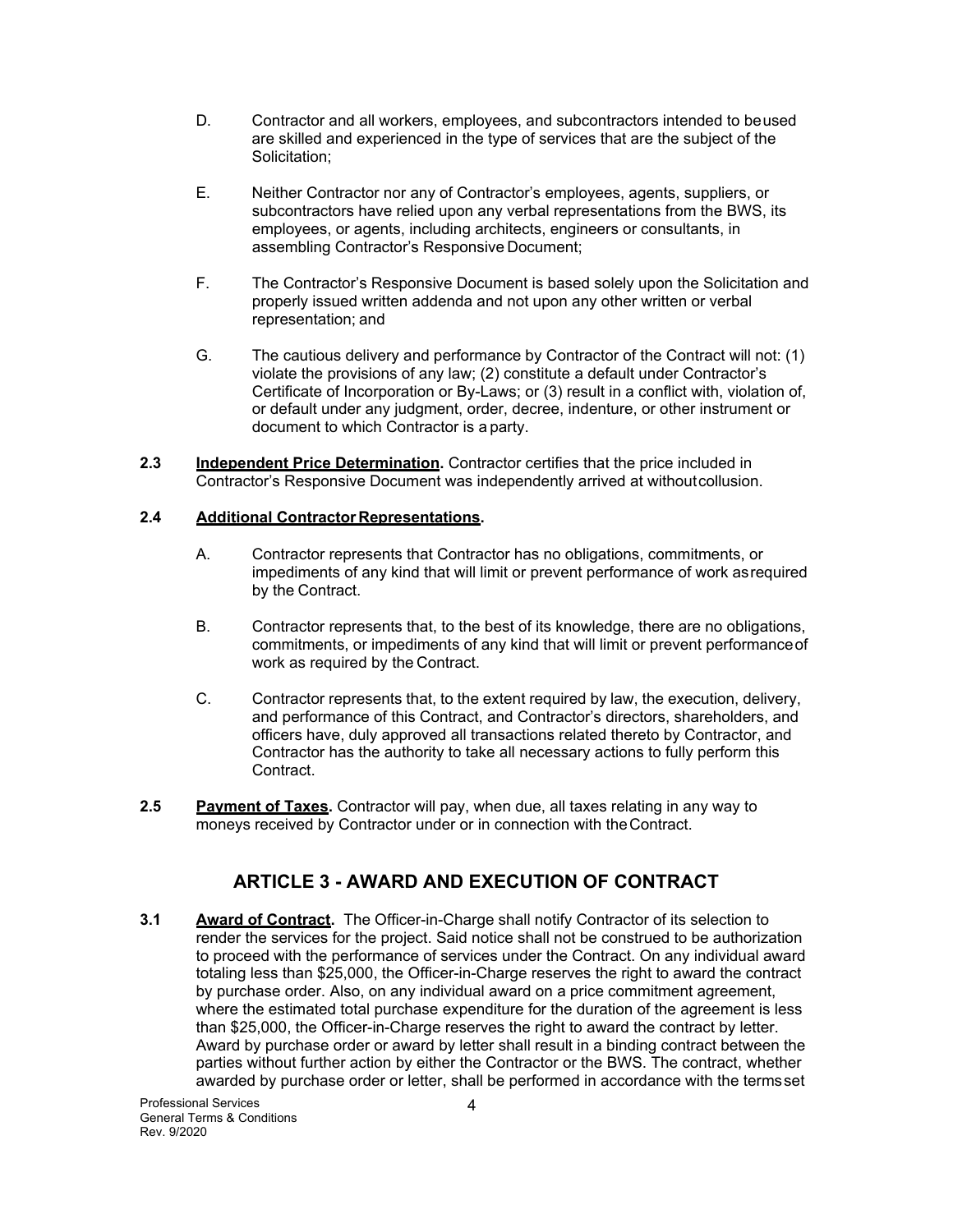forth in the Solicitation and the General Conditions. For awards made by purchase order or by letter the Officer-in-Charge may waive any requirement for security for faithful performance that may be required under the Solicitation.

## **3.2 Proof of Compliance with Laws.**

A. Offeror shall, upon award of the contract, furnish proof of compliance with the requirements of §103D-310(c), HRS:

HRS Chapter 237, tax clearance; HRS Chapter 383, unemployment insurance; HRS Chapter 386, workers' compensation; HRS Chapter 392, temporary disability insurance; HRS Chapter 393, prepaid health care;

B. Prior to award of the contract, Offeror shall register online at http://vendors.ehawaii.gov to acquire a "Certificate of Vendor Compliance." The HCE provides current compliance status as of the issuance date. The "Certificate of Vendor Compliance" indicating that vendor's status is compliant with the requirements of Section 103D-310(c), HRS, shall be accepted for both contracting purposes and final payment. Vendors will be required to pay an annual fee of \$12.00 to the Hawaii Information consortium, LLC (HIC).

## **3.3 Execution of Contract.**

- A. If Contractor is an individual or partnership, Contractor shall cause the Contract to be signed before a notary public.
- B. If Contractor is a corporation, Contractor shall: (1) cause the Contract to be signed and sealed before a notary public who shall acknowledge the person signing and his/her title; and (2) affix to the Contract a corporate resolution by Contractor or other instrument vesting the signatory with authority to sign the Contract on Contractor's behalf.
- C. If Contractor is a joint venture comprised of two or more corporations, Contractor shall: (1) cause the Contract to be signed and sealed before a notary public who shall acknowledge the person signing on behalf of each corporation comprising the joint venture and his/her title; and (2) affix to the Contract a corporate resolution by each corporation comprising the joint venture or other instrument vesting each signatory with authority to sign the Contract on behalf of the respective corporations that comprise the joint venture.
- D. If performance and payment bonds are required, such documents shall be executed in the same manner above.
- E. The signed Contract and bonds, if any bonds are required, shall be returned together with evidence of insurance coverage as may be required, to the Officerin-Charge for further processing, within ten (10) days after notification of the award.

## **3.4 Contract Not Binding Unless Funds Available.**

A. Neither the Contract nor any Change Order thereto shall be binding or of any force and effect without an endorsement by the Manager that there is an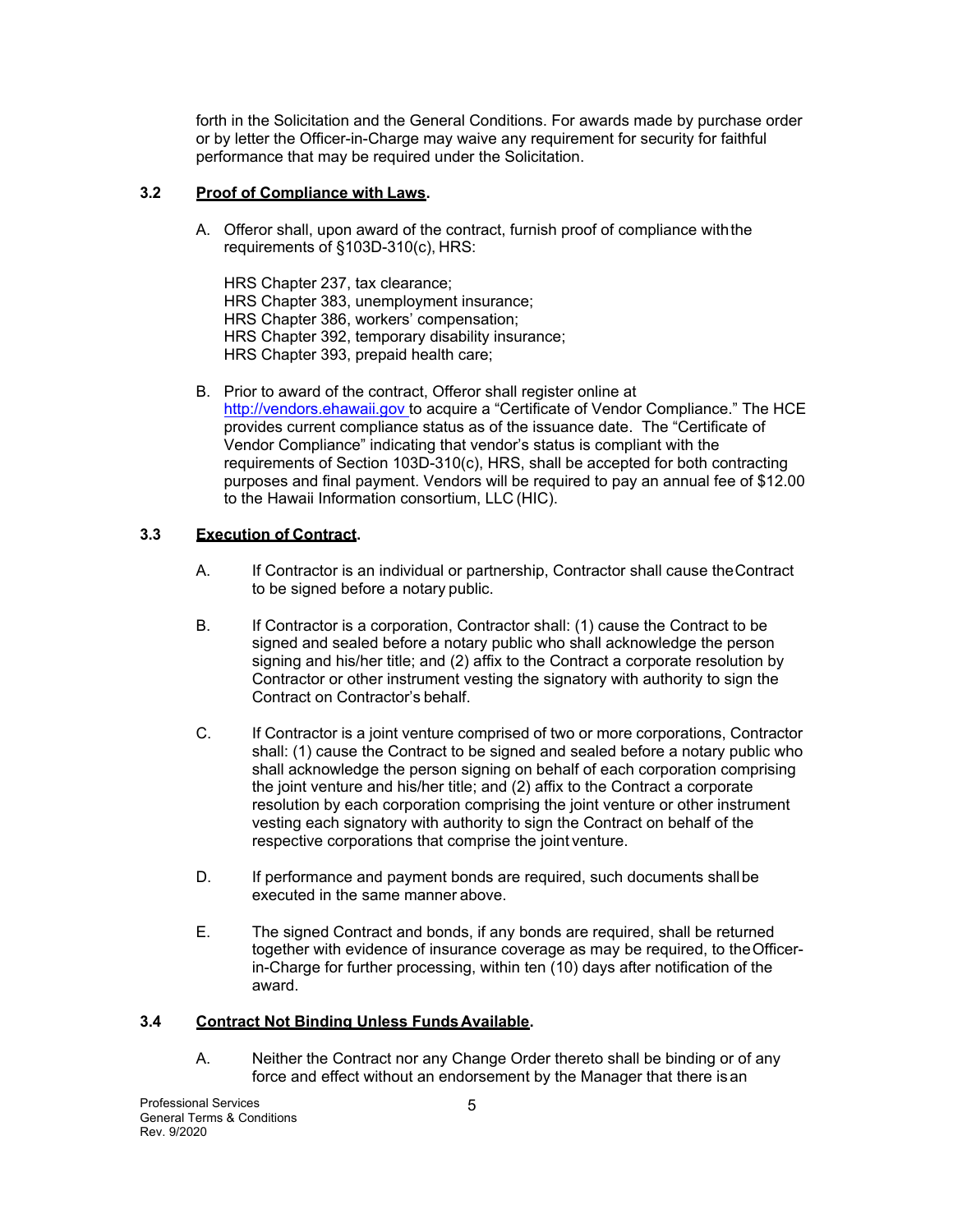appropriation or balance of an appropriation over and above all outstanding contracts sufficient to cover the amount required by the Contract or the Change Order.

- B. **Exceptions to Endorsement Requirement.** The endorsement requirement described in the preceding paragraph shall not apply to the following situations:
	- 1. If the Contract is a multi-term contract pursuant to section 3-122-149, HAR, the Manager shall only be required to certify that there is an appropriation or balance of an appropriation over and above all outstanding contracts that is sufficient to cover the amount required to be paid under the Contract during the current fiscal year or remaining portion of the current fiscal year of the first term of the multi-term contract. Payment and performance obligations for succeeding fiscal periods shall be subject to the availability and appropriation of funds from sources that are identified in writing.
	- 2. If the Contract is one under which the total amount to be paid to Contractor cannot be accurately estimated at the time the Contract is to be awarded.
	- 3. If there is no direct expenditure of public funds by the BWS to Contractor.
	- 4. **Certification of a Portion of Funds.** Certification of a portion of the total funds required for a Contract or Change Order may be permitted when an immediate solicitation or amendment to a Contract will result in significantly more favorable contract terms and conditions to the BWS than a solicitation or amendment made at a later date; provided that certification for partial funding shall be permitted only if the Manager states in the certificate that the availability of funds in excess of the amount certified as available shall be contingent upon future appropriations or special fund revenues. All Contracts and Change Orders partially funded shall be enforceable only to the extent to which funds have been certified as available.

## **C. Contracts Involving Federal Funds.**

- 1. In any contract involving not only State, City, or BWS funds but also supplemental funds from the Federal government, or involving one hundred percent (100%) Federal funds, this section shall be applicable only to that portion of the contract amount obligated and payable out of State, City, or BWS funds; however, this provision shall be liberally construed so as not to hinder or impede the BWS in contracting for any project involving financial aid from the Federal government.
- 2. Unless otherwise specified, Contractor, by submittal of a bid and acceptance of an award, agrees that payment of that portion of the contract amount that is supplemented or funded entirely by Federal funds shall be payable upon receipt of those Federal funds.
- D. In the event that any contract modification, change order, or adjustment results in an increase in the total project budget or total contract budget, the Officer-in-Charge shall not execute or make any contract modification, Change Order, or adjustment in contract price unless sufficient funds are made available therefor,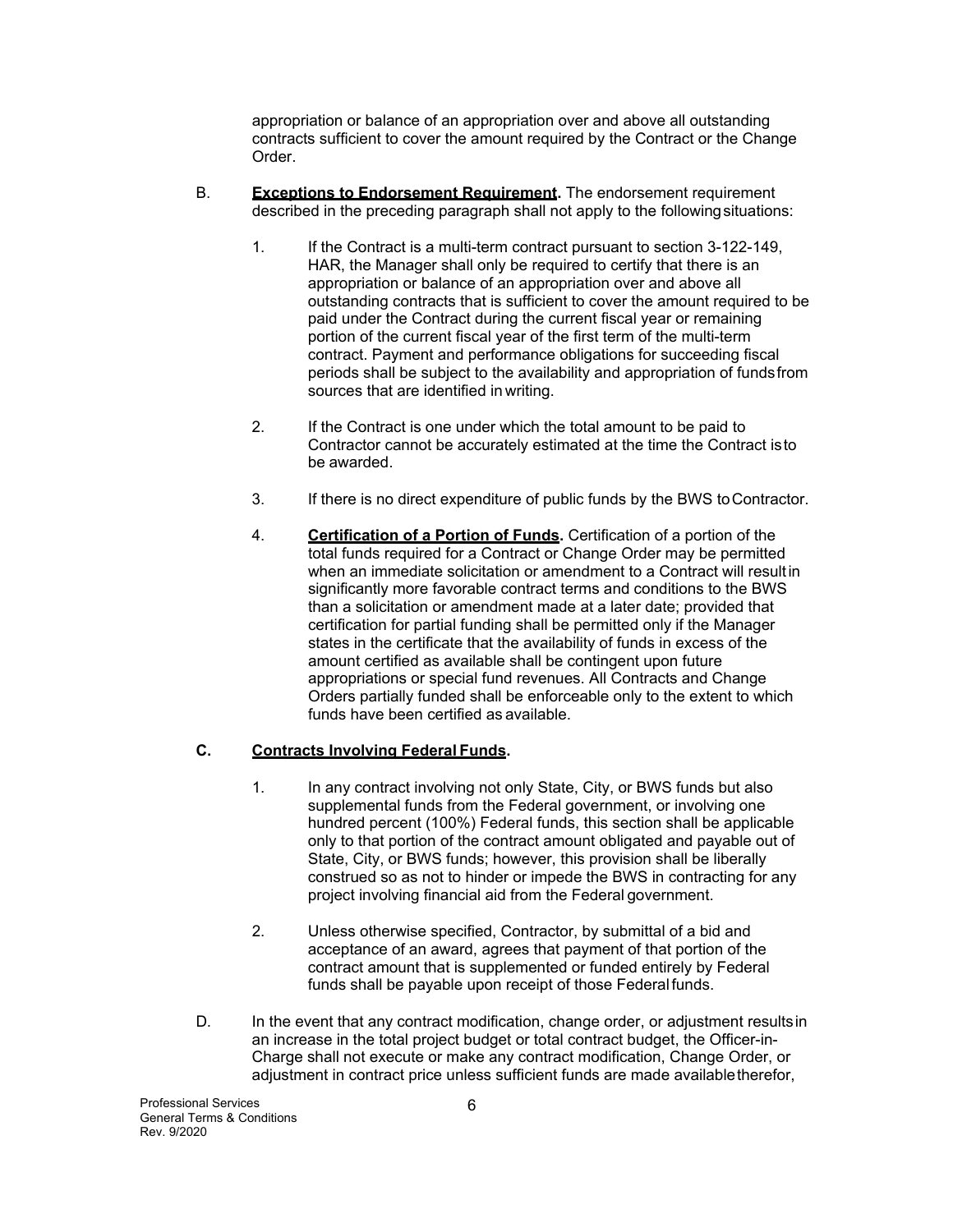or the scope of the project or Contract is adjusted so as to permit the degree of completion that is feasible within the existing project budget or contract project; provided, that with respect to the validity, as to Contractor, of any executed contract modification, or adjustment in contract price that Contractor has reasonably relied upon, it shall be presumed that there has been compliance with the section.

- **3.5 Commencement of Work.** Work shall not commence until all of the following have occurred:
	- A. The Contract has been executed;
	- B. To the extent required under Section 3.4, the Manager has issued an endorsement certifying that funds for the Contract are available; and
	- C. The Officer-in-Charge has issued a Notice to Proceed or the executed Contract specifies the official commencement date of the performance under the Contract.

## **ARTICLE 4 - PERFORMANCE**

**4.1 Prosecution of the Work.** Contractor shall be available upon reasonable demand to discuss the progress of the services being performed under the Contract. Contractor shall also remain available through any applicable alternative means of contact, such as pager or cellular phone, in the event of an emergency or other event that necessitates immediate communication with Contractor. All questions arising during the performance of the Contract which must be resolved by the Officer-in-Charge shall be brought to the Officer-in-Charge's immediate attention.

Contractor shall direct its work to relate appropriately to, and in accordance with, established principles, practices and standards for such work. Contractor shall, if applicable, direct its work to relate appropriately to, and in accordance with, established engineering, planning and/or architectural design principles and practices for good exterior appearance, and the natural and man-made environment.

Contractor shall furnish sufficient technical supervision and administrative personnel to insure the proper performance of the services under the Contract.

Contractor shall be responsible for the accuracy of all computations and completeness of all studies, designs, and plans.

All notes, deliverables, plans, specifications, calculations, field notes, and other data produced in the performance of the Contract shall be the property of the BWS.

The Officer-in-Charge shall have access, at all reasonable times, to all notes, designs, drawings, tracings or other technical data pertaining to the services being performed under the Contract for the purpose of inspection and making copies of them. Upon completion of the services under the Contract, any or all of such notes, studies, designs, drawings, tracings or other technical data shall be delivered and surrendered to the Officer-in-Charge on demand, provided that copies of notes, studies and other technical data may be delivered and surrendered instead of the originals.

**4.2 Authority of the Officer-in-Charge and the Manager.** The decisions of the Officer-in-Charge shall be final and binding upon parties unless the same are fraudulent or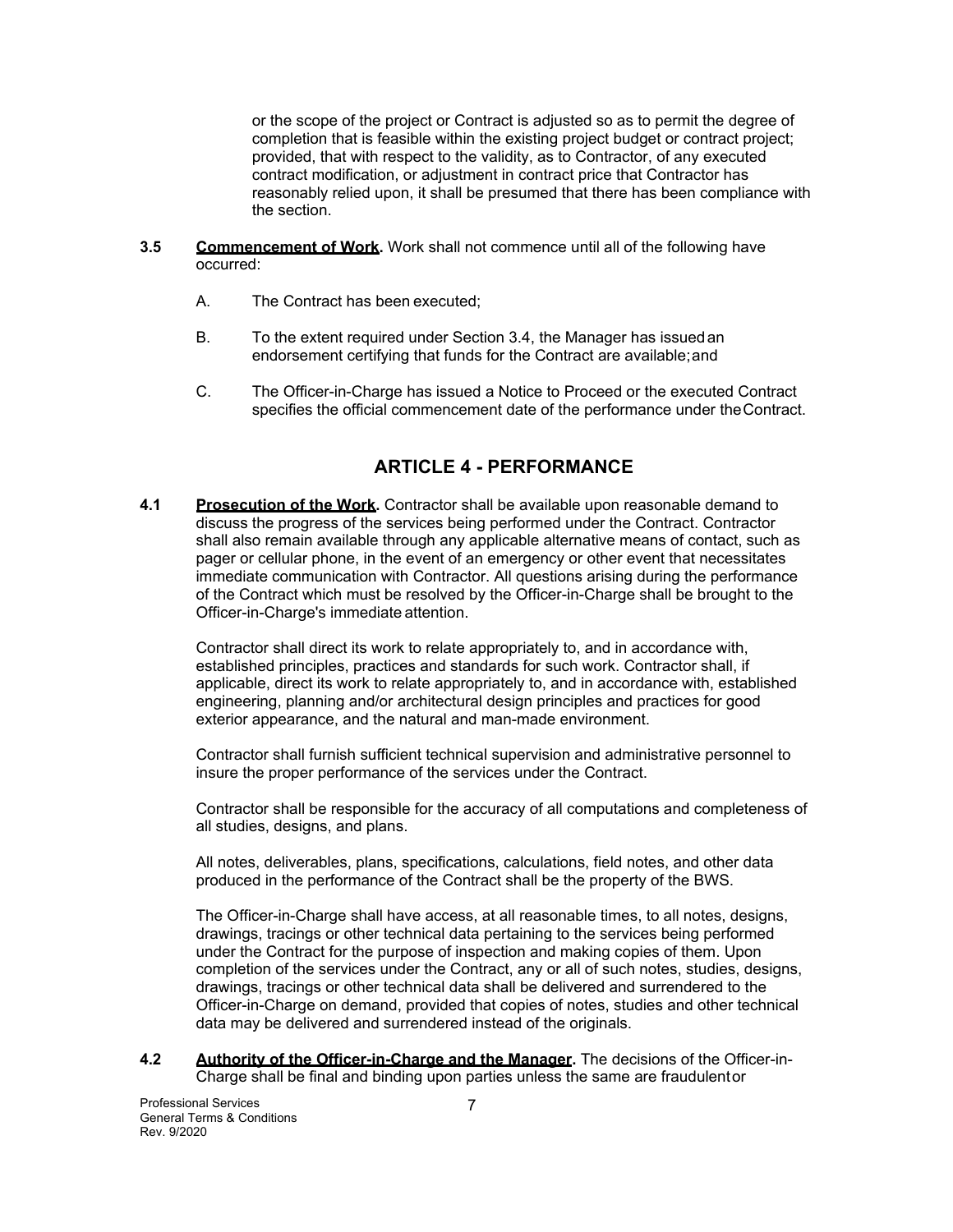capricious or arbitrary or so grossly erroneous as necessarily to imply bad faith or are not supported by substantial evidence, provided that decisions on questions or disputes relating to the acceptance of the services performed under the Contract, suspension or termination of the Contract, extension of time, reduction or increase in the compensation of Contractor and payment shall become final and binding upon all parties only upon approval of the Manager, and provided further that nothing herein shall be construed as making final and binding any decision of the Officer-in-Charge and/or Manager on a question of law. Pending final decision of any dispute or question, Contractor shall proceed diligently with the performance of services under the Contract in accordance with the decision of the Officer-in-Charge and/or Manager.

- **4.3 Cooperation by Contractor.** Contractor shall cooperate and coordinate with other contractors who may be employed by the BWS on the same or related projects of the BWS, and to the extent possible, shall avoid interference therewith, and shall cooperate with the other contractors so as to avoid unnecessary delay or hindrance in the performance of their respective contracts. Any difference or conflict that may arise between Contractor and the other contractors of the BWS shall be resolved by the Officer-in-Charge, whose decision shall be final and binding.
- **4.4 Contractor's Place of Business.** Contractor shall maintain, for the duration of the Contract, a permanent place of business within the State where Contractor may be served notice and legal process.
- **4.5 Laws; Regulations.** Contractor shall keep itself fully informed of all laws, ordinances, codes, rules and regulations, governmental general and development plans, setback limitations, rights-of-way, and all changes thereto, that in any manner affect the Contract and the performance thereof. Contractor shall comply with all such laws, ordinances, codes, rules and regulations, governmental general and development plans, setback limitations, rights-of-way, including the giving of all notices necessary and incident to the proper and lawful prosecution of the work, and all changes thereto. If any discrepancy or inconsistency is discovered between the Contract and any such law, ordinance, code, rule, regulation, design standard, design criterion, governmental general and development plans, setback limitation, or rights-of-way, Contractor shall forthwith report the same in writing to the Officer-in-Charge.
- **4.6 Cooperation by the BWS.** The BWS shall, without cost to Contractor, through the Officer-in-Charge, cooperate fully with Contractor and will promptly place at the disposal of Contractor all available pertinent information that the BWS may have in its possession. The Officer-in-Charge will certify the accuracy of certain information in writing whenever it is possible and reasonably necessary to do so. The BWS makes no representations or warranties regarding any information that is not certified as accurate and takes no responsibility therefor, and Contractor shall rely on such information at Contractor's own risk.
- **4.7 Review by the Officer-in-Charge.** The Officer-in-Charge shall review all submittals and other work and data required to be made by Contractor and reject or approve such submittals in their entirety or approve the same subject to such deletions, additions, and revisions as the Officer-in-Charge may deem necessary and proper.
- **4.8 Subcontracting.** Contractor shall not subcontract all or any part of the services under the Contract without the prior written consent of the Officer-in-Charge. Any consent by the Officer-in-Charge to subcontract or otherwise dispose of any portion of the Contract shall not be construed to relieve Contractor of any responsibility for the performance of the Contract.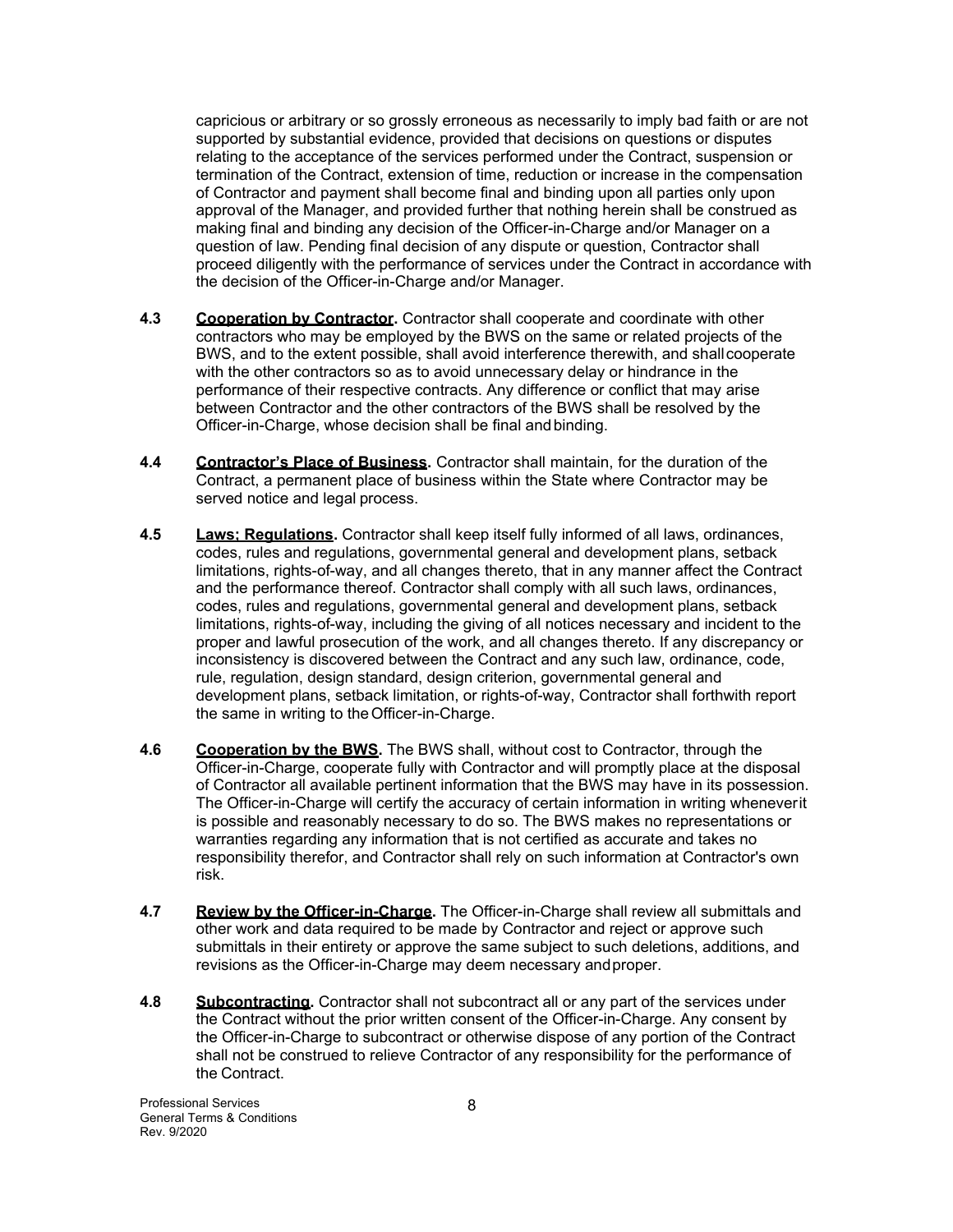#### **4.9 Relationship of Parties; Independent Contractor Status.**

- A. In the performance of services required under the Contract, Contractor is an "independent contractor," with the authority and responsibility to control and direct the performance and details of the work and services required under the Contract; provided, however, that the BWS shall have a general right to inspect work in progress and to determine whether, in the BWS's opinion, the services are being performed by Contractor in compliance with the Contract.
- B. Contractor and its employees and agents are not by reason of this Contract, agents or employees of the BWS for any purpose, and Contractor and its employees and agents shall not be entitled to claim or receive from the BWS any vacation, sick leave, retirement, workers' compensation, unemployment insurance, or other benefits provided to BWS employees.
- C. Contractor shall be responsible for the accuracy, completeness, and adequacy of Contractor's performance under the Contract. Furthermore, Contractor intentionally, voluntarily, and knowingly assumes the sole and entire liability to Contractor's employees and agents, and to any individual not a party to this Agreement, for all loss, damage, or injury caused by Contractor or Contractor's employees, agents, or subcontractors in the course of their employment.
- D. Contractor shall be responsible for payment of all applicable federal, state, and county taxes and fees that may become due and owing by Contractor by reason of this Agreement, including but not limited to: (i) income taxes; (ii) employment related fees, assessments, and taxes; and (iii) general excise taxes. Contractor is also responsible for obtaining all licenses, permits, and certificates that may be required in order to perform the services required by this Contract.
- E. Contractor shall obtain a general excise tax license from the Department of Taxation of the State of Hawaii in accordance with section 237-9, HRS, and shall comply with all requirements thereof. Contractor shall obtain a tax clearance certificate from the Director of Taxation of the State of Hawaii, showing that all delinquent taxes, if any, levied or accrued under State law against Contractor have been paid and submit the same to the BWS prior to commencing any performance under this Agreement. Contractor shall also be solely responsible for meeting all requirements necessary to obtain the tax clearance certificate required for final payment under section 103-53, HRS, section 103D-328, and 3- 122-112, HAR.
- F. Contractor is responsible for securing all employee-related insurance coverage for Contractor and Contractor's employees and agents that is or may be required by law, and for payment of all premiums, costs, and other liabilities associated with securing the insurance coverage.

## **4.10 Intellectual Property.**

A. **Work Product.** Contractor acknowledges and agrees that all Work Product is the property of the BWS, and all ownership, right, title, and interest therein have vested and shall vest solely with the BWS and is and shall be deemed to be a "WORK MADE FOR HIRE" under United States Copyright Laws (17 U.S.C. Section 101 et seq.) and other applicable laws. To the extent that title to any such Work Product may not, by operation of law, vest in the BWS, or such works may not be considered to be works made for hire, Contractor hereby irrevocably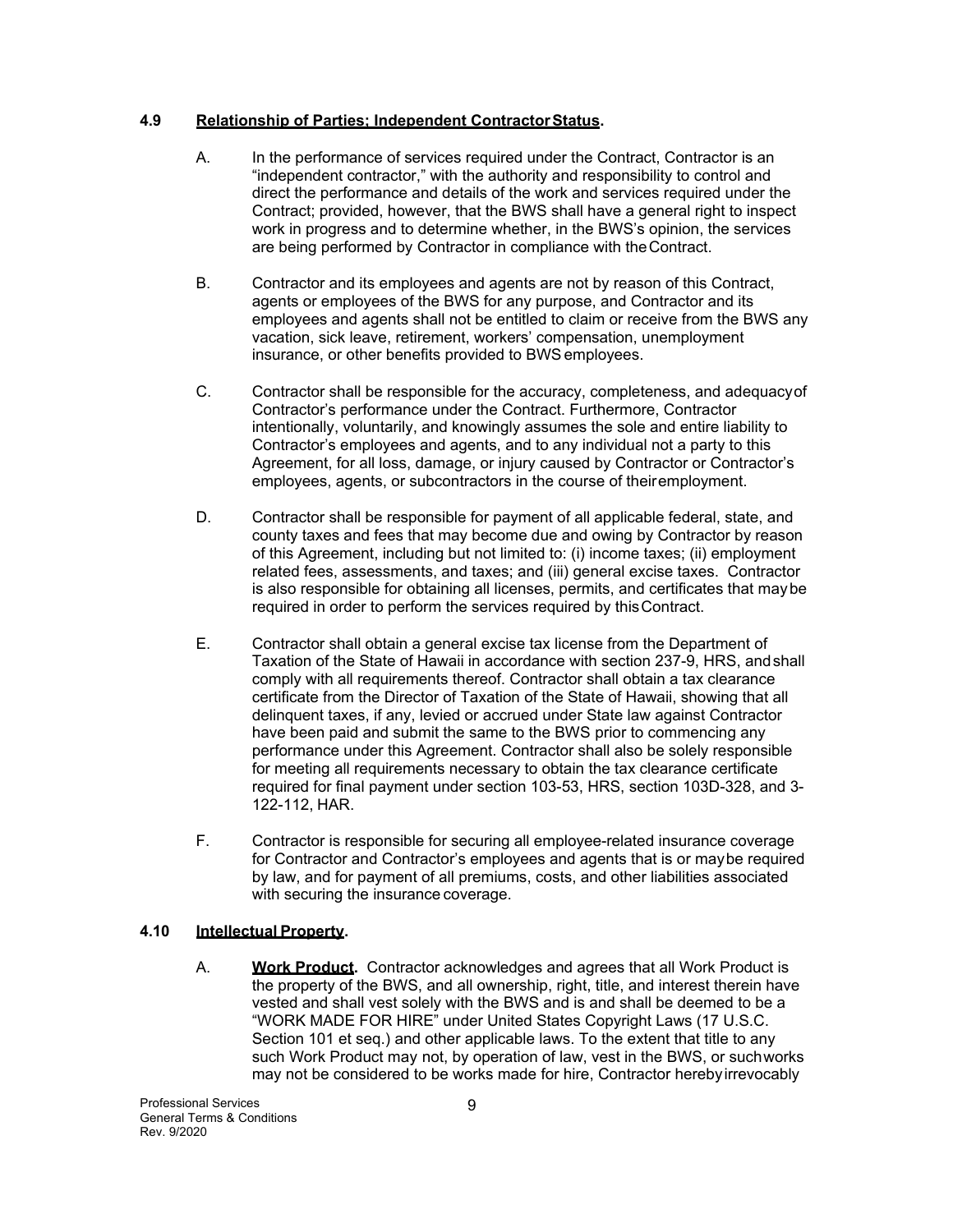assigns to the BWS all ownership, right, title, and interest that Contractor may have in such Work Product, without additional compensation and free of all liens and encumbrances of any type. Contractor represents and warrants to the BWS that the BWS is and shall be the exclusive owner of the Work Product and all proprietary rights relating thereto, and Contractor shall defend, indemnify, and hold harmless the BWS and its employees, officers, agents, and assignees from and against any infringement or claim of infringement relating thereto. Contractor will promptly disclose to the BWS all Work Product when made or developed. Contractor agrees to give the BWS or any person designated by the BWS any reasonable assistance required to perfect and enforce the BWS's rights in such Work Product, and Contractor agrees to execute and assist in the preparation of any document that the BWS may consider necessary or helpful in obtaining or maintaining any patents, copyrights, registrations, or other proprietary rights in the Work Product. Contractor shall deliver all Work Product to the BWS upon expiration or termination of the Contract.

B. **Pre-Existing Intellectual Property.** If Contractor is required or desires to use any Pre-Existing Intellectual Property in connection with performing the services that are the subject of the Contract, Contractor shall procure the right for such use on behalf of itself and for the BWS from the owner or owners of the Pre-Existing Intellectual Property. Any royalties, license fee, or other payment associated with the right to use the Pre-Existing Intellectual Property shall be paid by Contractor and shall be considered to be originally included within Contractor's Responsive Document and the contract price.

## **ARTICLE 5 – MODIFICATIONS**

**5.1 Modifications of Contracts.** The BWS may at any time make such modifications in the Contract, and the services, designs and plans, or studies prepared by Contractor, as the Officer-in-Charge deems necessary and advisable. Such modifications shall be made by a supplemental agreement in writing or by a written order of the Manager; provided that modifications by such a written order shall be limited to modifications in the scope of services and in the designs, plans, and studies; and provided further that modifications involving no reduction or increase in compensation of Contractor may be made by written order of the Officer-in-Charge.

## **5.2 Change Order.**

- A. The Officer-in-Charge, with the approval of the Manager, may at any time, and without notice to any surety, unilaterally, order of Contractor:
	- 1. Changes in the work within the scope of the Contract; and
	- 2. Changes in the time of performance of the Contract that does not alter the scope of the contract work.
- B. If any change order increases or decreases Contractor's cost of, or the time required for, performance of any part of the work under the Contract, an adjustment shall be made and the Contract modified in writing accordingly. Any adjustment in contract price made pursuant to this clause shall be determined, where applicable, in accordance with Section 5.6 entitled "Price Adjustment," or as negotiated. Failure of the parties to agree to an adjustment shall not excuse Contractor from proceeding with the Contract as changed, provided that the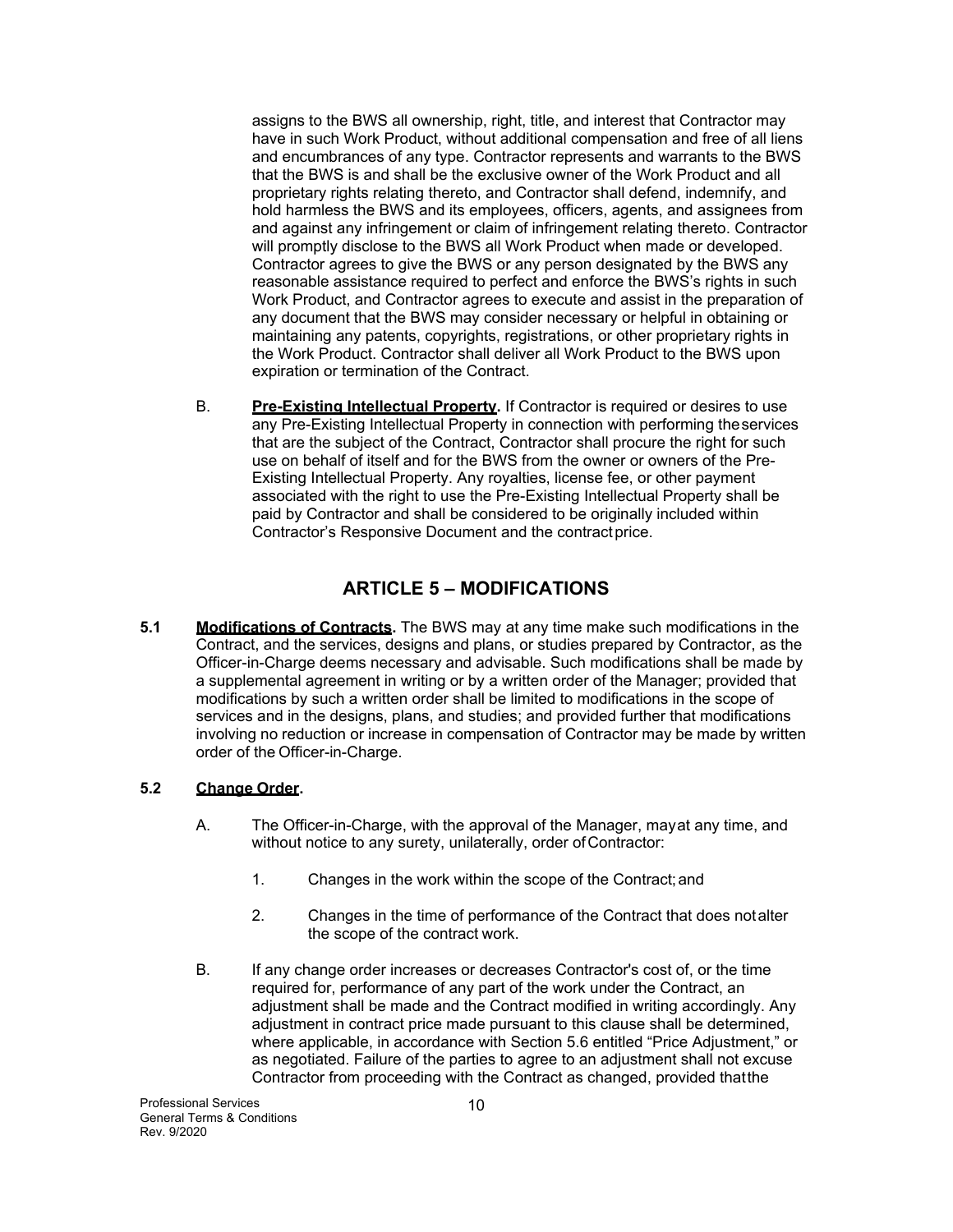Officer-in-Charge promptly and duly makes the provisional adjustments in payment or time for the direct costs of the work as the BWS deems reasonable. The right of Contractor to dispute the contract price or time or both shall not be waived by its performing the work; provided, however, that Contractor must follow the written notice requirements for disputes and claims established by the Contract or these General Conditions.

- C. Within ten days after receipt of a written change order, unless the period is extended by the Officer-in-Charge in writing, Contractor shall respond with a claim for an adjustment. The requirement for a timely written response cannot be waived and shall be a condition precedent to the assertion of a claim.
- D. **Claim Barred after Final Payment.** No claim by Contractor for an adjustment hereunder shall be allowed if written response is not given prior to final payment under the Contract.
- E. **Claims Not Barred.** In the absence of a change order, nothing in this subsection shall be deemed to restrict Contractor's right to pursue a claim under the Contract or for breach of contract.

## **5.3 Modifications.**

- A. By written order, the Officer-in-Charge, with the approval of the Manager, may at any time, and without notice to any surety, subject to mutual agreement of the parties to the Contract and all appropriate adjustments, make modifications within the general scope of the Contract to include any one or more of the following:
	- 1. Drawings, designs, or specifications, for the goods to be furnished;
	- 2. Method of shipment or packing;
	- 3. Place of delivery;
	- 4. Description of services to be performed;
	- 5. Time of performance (i.e., hours of the day, days of the week, etc.);
	- 6. Place of performance of the services; or
	- 7. Other provisions of the Contract accomplished by mutual action of the parties to the Contract.
- B. If any modification increases or decreases Contractor's cost of, or the time required for, performance of any part of the work under the Contract, an adjustment shall be made and the Contract modified in writing accordingly. Any adjustment in contract price made pursuant to this clause shall be determined, where applicable, in accordance with Section 5.6 entitled "Price Adjustment" or as negotiated.
- C. **Claim Barred after Final Payment.** No claim by Contractor for an adjustment hereunder shall be allowed if written agreement of modification is not made prior to final payment under the Contract.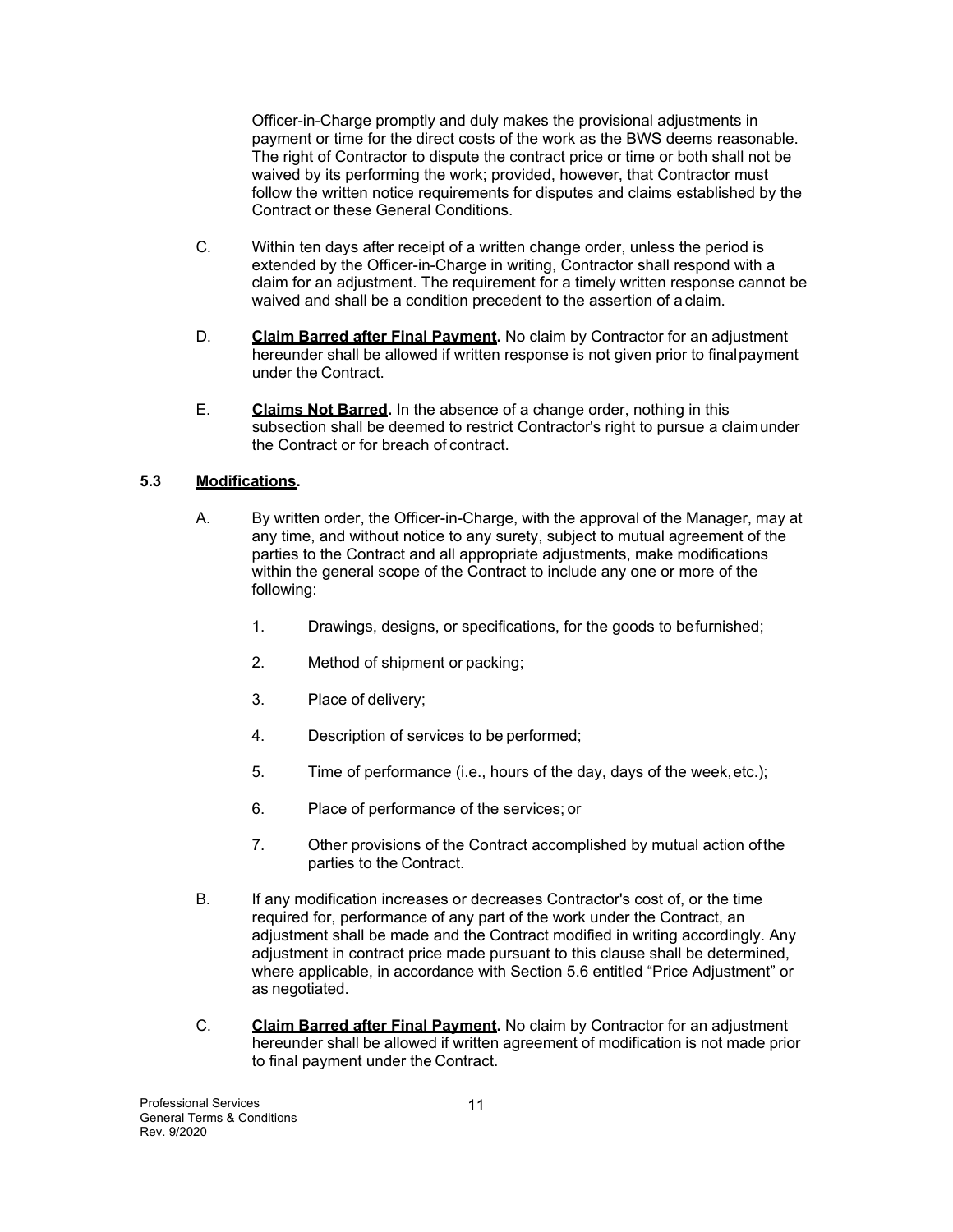- D. **Claims Not Barred.** In the absence of a contract modification, nothing in this subsection shall restrict Contractor's right to pursue a claim arising under the Contract or for breach of the Contract
- **5.4** Variations in Definite Quantities. Upon the agreement of the parties, the quantity of goods or services or both specified in the Contract may be increased by a maximum of ten percent (10%) provided the unit prices will remain the same except for any price adjustments otherwise applicable and the Officer-in-Charge makes a written determination that such an increase will either be more economical than awarding another contract or that it would not be practical to award another contract.

## **5.5 Order to Stop Work.**

- A. The Officer-in-Charge may, with the approval of the Manager, by written order to Contractor, at any time, and without notice to any surety, require Contractor to stop all or any part of the work called for by the Contract. *This order shall be*  for a specified period not exceeding sixty days after the order is delivered to Contractor, unless the parties agree to any further period. Any such order shall be identified specifically as a stop work order issued pursuant to this subsection. Upon receipt of an order, Contractor shall forthwith comply with its terms and take all reasonable steps to minimize the occurrence of costs allocable to the work covered by the order during the period of work stoppage. Before the stop work order expires, or within any further period to which the parties shall have agreed, the Officer-in-Charge, with the approval of the Manager, shall either:
	- 1. Cancel the stop work order, or
	- 2. Terminate the work covered by the order as provided in Section 9.2 entitled "Termination for Default" or Section 9.3 entitled "Termination for Convenience."
- B. **Cancellation or Expiration of the Order.** If a stop work order issued under this subsection is canceled at any time during the period specified in the order, or if the period of the order or any extension thereof expires, Contractor shall have the right to resume work. An appropriate adjustment shall be made in the delivery schedule or contract price, or both, and the Contract shall be modified in writing accordingly, if:
	- 1. The stop work order results in an increase in the time required for, or in Contractor's cost properly allocable to, the performance of any part of the Contract; and
	- 2. Contractor asserts a claim for such an adjustment *within thirty days*  after the end of the period of work stoppage; provided that, if the Officerin-Charge decides that the facts justify such action, any claim asserted may be received and acted upon at any time prior to final payment under the Contract.
- C. **Termination of Stopped Work.** If a stop work order is not canceled and the work covered by the order is terminated for default or convenience, the reasonable costs resulting from the stop work order shall be allowable by adjustment or otherwise.
- D. **Adjustment of Price.** Any adjustment in contract price made pursuant to this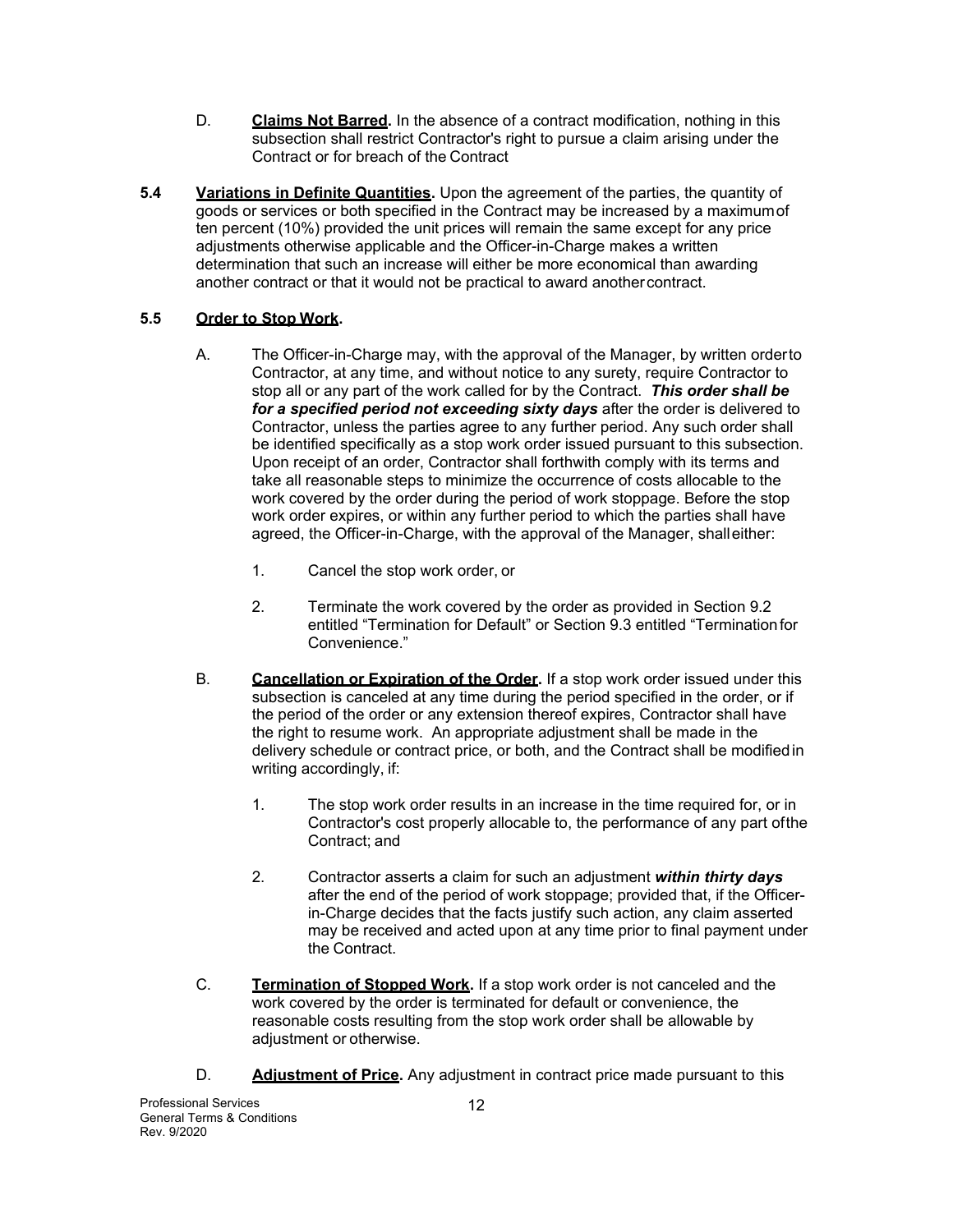clause shall be determined in accordance with Section 5.6 entitled "Price Adjustment."

## **5.6 Price Adjustment.**

- A. Any adjustment in contract price pursuant to a clause in the Contract shall be made in one or more of the following ways:
	- 1. By agreement on a fixed price adjustment before recommencement of the pertinent performance before commencement of the pertinent performance;
	- 2. By unit prices specified in the Contract or subsequently agreed upon before commencement of the pertinent performance;
	- 3. By the costs attributable to the event or situation covered by the clause, plus appropriate profit or fee, all as specified in the Contract or subsequently agreed upon before commencement of the pertinent performance;
	- 4. In such other manner as the parties may mutually agree upon before commencement of the pertinent performance; or
	- 5. In the absence of agreement between the parties, in accordance with the provisions of section 103D-501(b)(5), HRS, and applicable sections of Chapters 3-122, 125, and 126, HAR, shall apply.

Contractor shall provide cost or pricing data for any price adjustments subject to the provisions of section 103D-312, HRS, and chapter 3-122,subchapter 15, HAR.

## **5.7 Cost and Pricing Data.**

- A. For any adjustment exceeding \$100,000, Contractor shall submit cost or pricing data and certification of that data except as provided for in the following paragraph. Certification shall be in the form attached herein as Exhibit "A." For adjustments less than \$100,000, the Officer-in-Charge may, upon written determination that the circumstances warrant submission of cost or pricing data, require cost or pricing data.
- B. Cost or pricing data are not required if the price is based on: (1) contract unit prices; (2) adequate competition, as in receiving bids or quotations from various subcontractors or suppliers for changed work; (3) established catalogue prices or market prices; or (4) prices set by law or regulation. However, the Officer-in-Charge may request cost or pricing data if the Officer-in-Charge considers that such price is not reasonable.

## **5.8 Assignment of Contract; Name Change.**

A. **Assignment of Contract Generally.** Subject to Sections 5.8(B) and 5.8(C) of these General Conditions, Contractor shall not assign any of Contractor's duties, obligations, or interests under the Contract without the prior written consent of the BWS.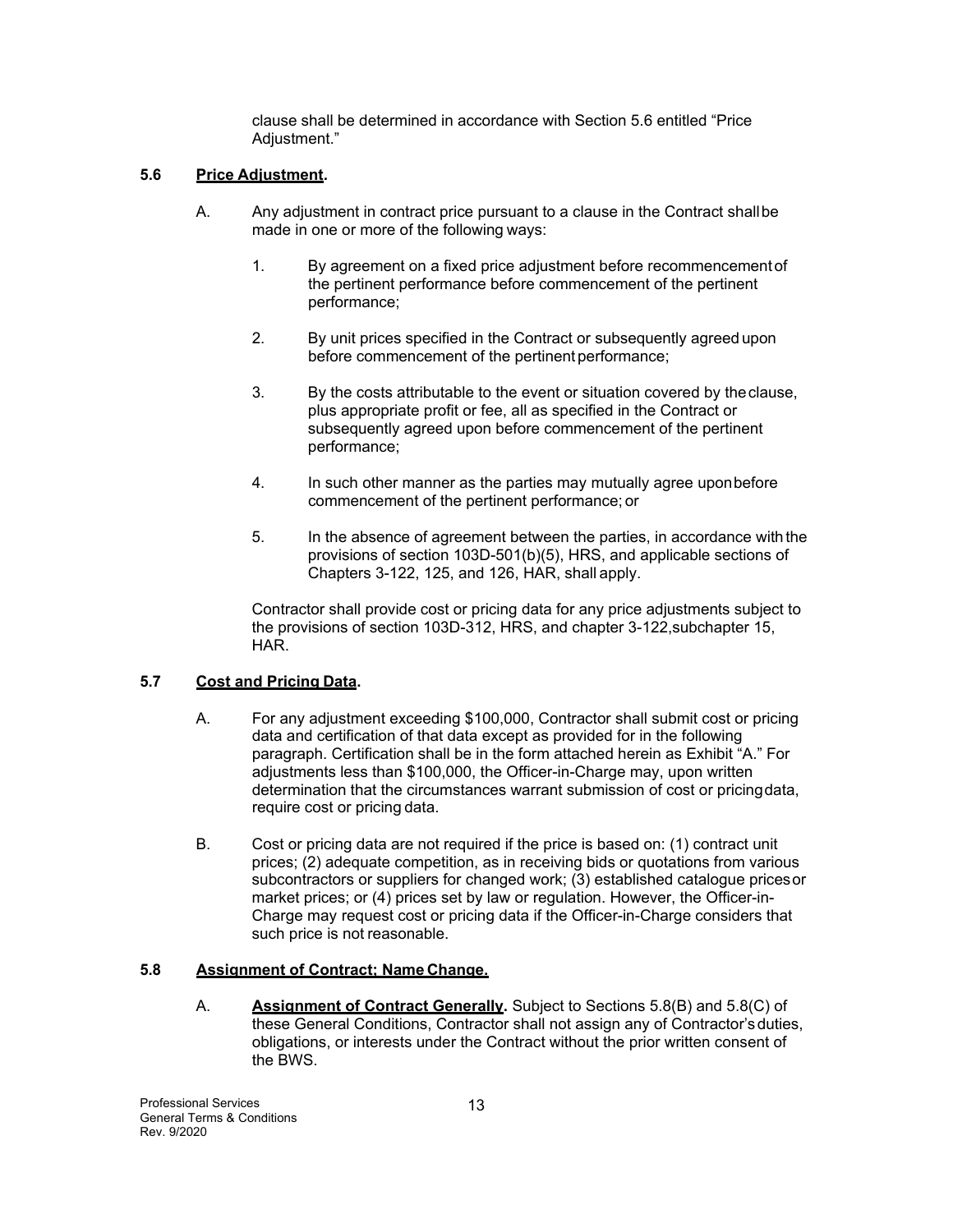- B. **Assignment of Contract to Successor in Interest.** When in the best interest of the BWS and upon written consent by the Contracting Officer, a successor in interest may be recognized in an assignment agreement in which the assignor, the assignee, and the BWS agree that:
	- 1. The assignee assumes all of the assignor's obligations under the Contract;
	- 2. The assignor remains liable for all obligations under the Contract but waives all rights under the Contract as against the BWS; and
	- 3. The assignor shall continue to furnish, and the assignee shall also furnish, all required bonds.
- C. **Name Change.** If Contractor requests to change the name in which it holds a contract with the BWS, the Contracting Officer shall, upon receipt of a document indicating such change of name (for example an amendment to the articles of incorporation of the corporation), enter into an agreement with Contractor to effect such a change of name. The agreement shall specifically indicate that no other terms and conditions of the Contract are thereby changed.

#### **5.9 Claims Based on the Officer-in-Charge's Actions or Omissions.**

- A. If any action or omission on the part of the Officer-in-Charge or designee of such officer, requiring performance changes within the scope of the Contract constitutes the basis for a claim by Contractor for additional compensation, damages, or an extension of time for completion, Contractor shall continue with performance of the Contract in compliance with the directions or orders of such officials, but by so doing, Contractor shall not be deemed to have prejudiced any claim for additional compensation, damages, or an extension of time for completion; provided:
	- 1. Contractor shall have given written notice to the Officer-in-Charge;
		- a. *Prior to the commencement* of the work involved, if at that time Contractor knows of the occurrence of the action or omission;
		- b. *Within thirty days after* Contractor knows of the occurrence of the action or omission, if Contractor did not have knowledge prior to the commencement of the work; or
		- c. Within such further time as may be allowed by the Officer-in-Charge in writing.
	- 2. This notice shall state that Contractor regards the act or omission as a reason that may entitle Contractor to additional compensation, damages, or an extension of time. The Officer-in-Charge or designee of such officer, upon receipt of the notice, may rescind the action, remedy the omission, or take other steps as may be deemed advisable in the discretion of the Officer-in-Charge or designee of such officer;
	- 3. The notice required by paragraph (1) shall describe as clearly as practicable, at the time, the reasons why Contractor believes that additional compensation, damages, or an extension of time may be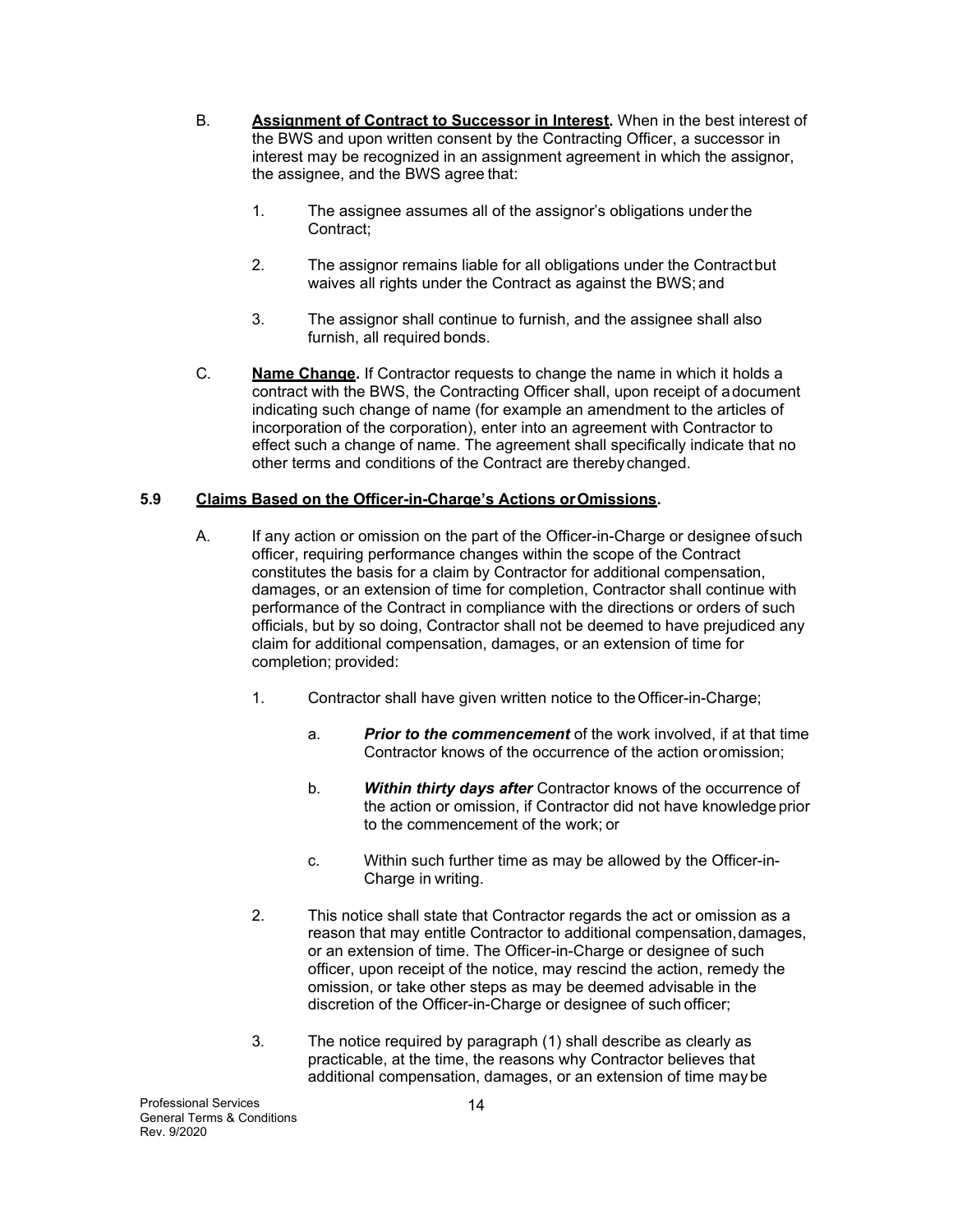remedies to which Contractor is entitled; and

- 4. Contractor shall maintain and, upon request, make available to the Officer-in-Charge within a reasonable time detailed records, to the extent practicable, of the claimed additional costs or basis for an extension of time in connection with the changes.
- B. Nothing herein contained, however, shall excuse Contractor from compliance with any rules of law precluding any BWS officers or employees and any contractors from acting in collusion or bad faith in issuing or performing change orders that are clearly not within the scope of the Contract.
- C. Any adjustment in the contract price made pursuant to this clause shall be determined in accordance with Section 5.6 entitled "Price Adjustment."

## **ARTICLE 6 – TIME AND DELAYS**

- **6.1 Time.** Time is of the essence for the Contract. Performance of the services under the Contract shall be commenced on the date designated in the Notice to Proceed or in the Contract, and the services as required in the Contract shall be completed within the number of days or on the date specified.
- *6.2* **Delay.** If any excusable delay occurs, it shall be dealt with in accordance with Section 9.2(C) entitled "Excuse for Nonperformance or Delayed Performance." No extension of time however, shall be granted unless the written application therefor stating in detail Contractor files the cause or causes of delay with the Officer-in-Charge *within fifteen (15) days* after the commencement of the delay. No such extension shall be deemed a waiver of the right of the Officer-in-Charge to require the completion of services under the Contract within the time required herein as so extended by the specific terms of such extension or extensions, nor a waiver of right to terminate the Contract for any other or additional delay not covered by the specific terms of such extension or extensions. The Manager upon the recommendation of the Officer-in-Charge shall determine the number of days of each extension of time.
- **6.3** Extension of Time. If the Contract has exhausted its provision for extension(s) of time of performance, or if the Contract does not include a provision for extension(s) of time of performance, the Contract may be extended upon approval of the Manager, provided:
	- A. The period of each extension is for one hundred eighty (180) calendar days or less;
	- B. The Officer-in-Charge makes a written determination that it is not practical to award another contract at the time of the expiration of the Contract for reasons including, but not limited to, the following:
		- 1. A new contract cannot be executed by the time the Contract expires; or
		- 2. The need for the good or service is short term
	- C. All parties agree to the extension of time of performance; and
	- D. The price or conditions of the Contract remain the same as the original Contract,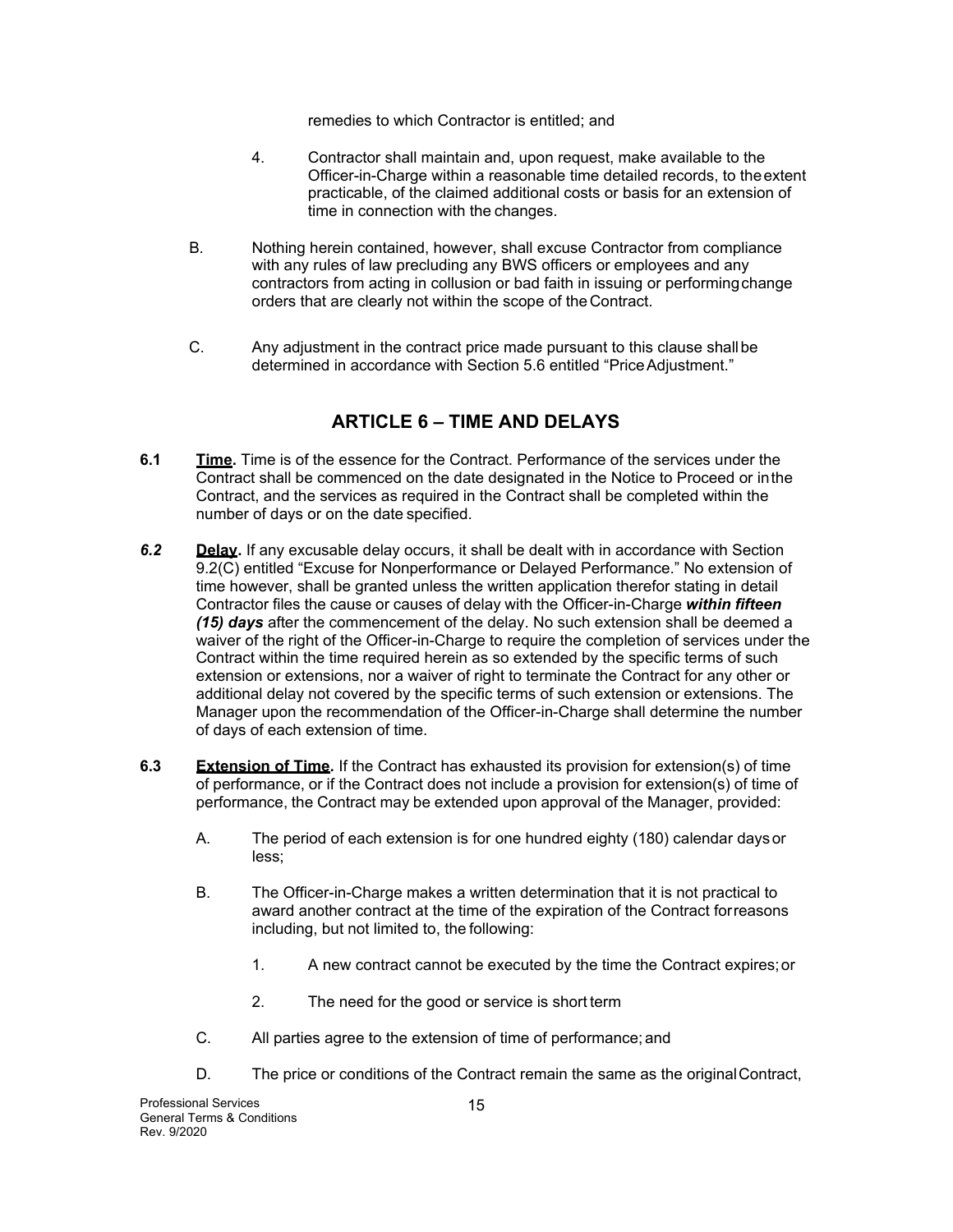or as amended per the Contract; or if not the same or as amended, they are fair and reasonable.

**6.4 Liquidated Damages.** The amount of damage to the BWS as a result of failure to complete performance of specified services under the Contract within the time fixed or any extension thereof, exclusive of overhead expenses, being certain but difficult, if not impossible to ascertain, Contractor agrees to pay the sum stated in the Contract as liquidated damages, and not by way of penalty, for every calendar day of delay until the services are completed and accepted, or a reasonable time has expired for completion and acceptance of the services remaining to be performed.

When Contractor is given notice of delay or nonperformance as specified in Section 9.2 entitled "Termination for Default" and fails to cure in the time it is agreed or specified, Contractor shall pay to the BWS the amount specified in the Contract per calendar day from the date set for cure until either the Officer-in-Charge reasonably obtains similar goods or services if Contractor is terminated for default, or until Contractor provides the goods or services if Contractor is not terminated for default. To the extent that Contractor's delay or nonperformance is excused under Section 9.2(C) entitled "Excuse for Nonperformance or Delayed Performance," liquidated damages shall not be due to the BWS. Contractor remains liable for damages caused other than by delay.

## **ARTICLE 7 - COMPENSATION**

- **7.1 Compensation.** Contractor shall be paid the amount stated in the Contract or the amount determined in accordance with the special provisions, whichever is lower, as full compensation for the performance of the services under the Contract.
- **7.2 No Reimbursement.** The BWS shall not provide any reimbursement for the cost of developing or presenting Contractor's Responsive Document.
- **7.3 Progress Payment.** Contractor's compensation shall be paid as set forth in the Contract.
- **7.4 Acceptance and Final Payment.** The Officer-in-Charge shall approve and accept completion of the Contract upon the satisfactory fulfillment of the terms of the Contract and compliance on Hawaii Compliance Express.
	- A. In the event equipment is provided under the Contract, which received prior approval from the Manager, Contractor shall also provide a written list of equipment installed or provided, listing the description, make, model, serial number, cost, and location of the equipment or room number in which the equipment is located.

For purposes of this subsection, "equipment" means any item such as a water heater that can be removed with a hand tool, or like an air conditioner, is capable of being moved or transferred to another location, and is accessible to tagging with an identification number.

- B. Acceptance by Contractor of the final payment shall constitute payment in full for all services performed under the Contract.
- **7.5 Authority to Withhold Money Due or Payable.** The Officer-in-Charge may withhold such amounts from the money due or to become payable under the Contract to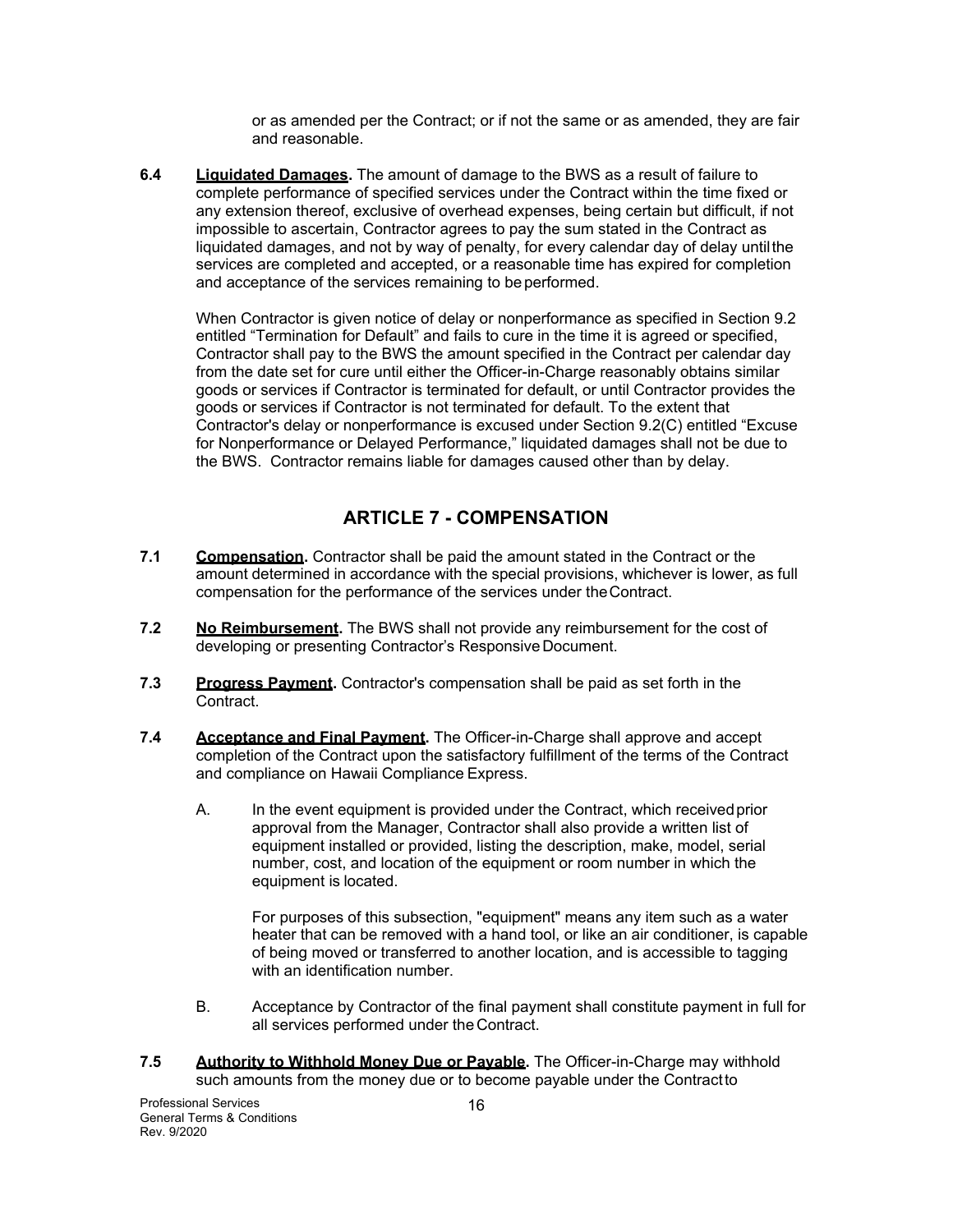Contractor, or any assignee under Section 5.8 entitled "Assignment of Contract; Name Change," as may be necessary to protect the BWS against liability or to satisfy the obligations of Contractor to the City, State Department of Taxation, Internal Revenue Service, and to employees, subcontractors and material suppliers who have performed labor or furnished material and equipment under the Contract and may make such payments from such amounts as may be necessary to discharge such obligations and protect the BWS.

## **7.6 Retainage.**

- A. In accordance with HRS 103-32.1, the Officer-in-Charge may determine the need for retainage of a portion of the monthly payments to Contractor or payments made upon completion of phases of the Contract to insure the proper performance of the Contract; provided that the sum withheld shall not exceed five percent (5%) of the amount due to Contractor and that after fifty percent (50%) of the Contract is completed and progress is satisfactory, no additional sum shall be withheld; provided further that if progress is not satisfactory, the Officer-in-Charge may continue to withhold as retainage, sums not exceeding five percent (5%) of the amount due to Contractor.
- B. For federally funded contracts, the amount of retainage shall be the amount allowed by federal regulations.

## **7.7 Prompt Payment to Subcontractors.**

- A. Any money, other than retainage, paid to Contractor shall be disbursed to subcontractors within ten (10) days after receipt of the money in accordance with the terms of the subcontract; provided that the subcontractor has met all the terms and conditions of the subcontract and there are no bona fide disputes on which the BWS has withheld payment; and
- B. Upon final payment to Contractor, full payment to the subcontractor, including retainage, shall be made within ten (10) days after receipt of the money; provided that there are no bona fide disputes over the subcontractor's performance under the subcontract.

#### **7.8 Payment for Reimbursable Expenses.**

Payment requests for all reimbursable expenses shall be accompanied and supported by receipted invoices for all charges. The BWS must approve of all reimbursable expenses in writing. Payment for reimbursable items shall be made for allowable costs in accordance with the Hawaii Administrative Rules, Title 3, Department of Accounting and General Services, Chapter 3-122, Subchapter 15, cost or pricing data, and Chapter 3- 123, cost principles.

Reimbursable amounts stated in the Contract shall not be exceeded without a contract amendment. Any balance remaining from the reimbursable expense funds at the completion of the Contract shall revert to the BWS.

## **ARTICLE 8 – INSURANCE; INDEMNIFICATION**

## **8.1 Insurance.**

Professional Services General Terms & Conditions Rev. 9/2020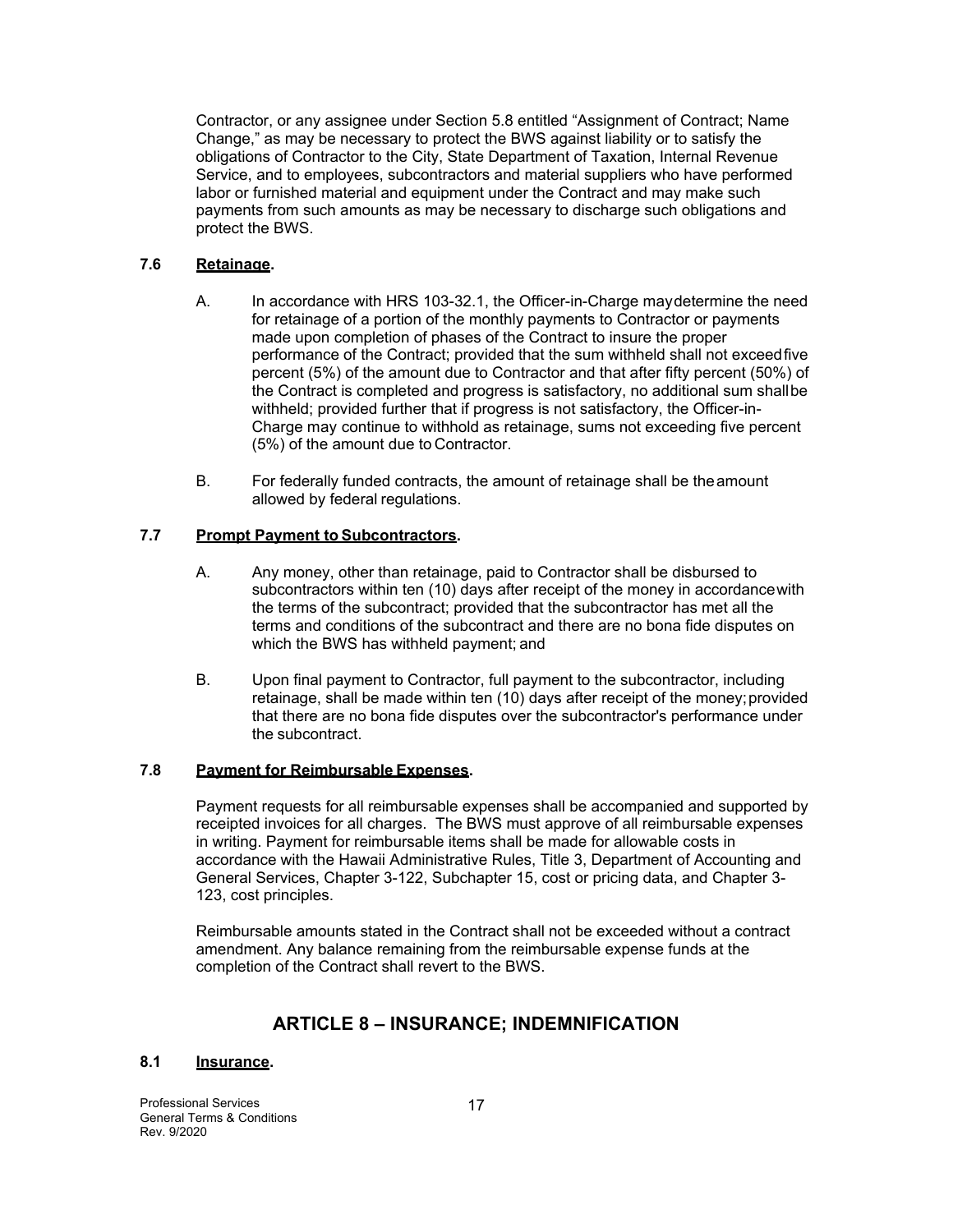- *A.* For purposes of this Section 8.1 only, "BWS" and "Board of Water Supply" shall mean the Board of Water Supply, City and County of Honolulu, and their respective elected and appointed officials, employees, agents, consultants, and construction managers*.*
- B. **Required Coverages.** Contractor shall procure or cause to be procured and maintain (as provided herein), at no cost to the BWS, during the life of this contract and any extensions thereof, or until such time as action against Contractor or subcontractor for death, injuries, losses and damages is barred by the provisions of Chapter 657, HRS, whichever is longer, the following types of insurance to cover the operations under the Contract, and all other insurance that may be required under the laws, ordinances or regulations of any governmental authority:
	- 1. **Workers Compensation and Employers Liability Insurance.**  Contractor shall maintain workers compensation and employers liability insurance. Workers compensation coverage shall be in accordance with State statutes. Employers liability and/or commercial excess limits shall be not less than \$1,000,000 each accident or otherwise as set forth in the special provisions.
	- 2. **Commercial General and Umbrella / Excess Liability Insurance.**  Contractor shall maintain commercial general liability (CGL) and if necessary commercial umbrella /excess insurance with a limit of not less than \$1,000,000 each occurrence, and general aggregate or otherwise as set forth in the special provisions. CGL insurance shall be written on ISO occurrence form, CG 00 01 (or a substitute form providing equivalent coverage), and shall cover liability arising from premises, operations, independent contractors, products-completed operations, personal injury and advertising injury, and liability assumed under an insured contract (including the tort liability of another assumed in a business contract). The BWS shall be included as an additional insured under the CGL, using ISO additional insured endorsement CG 20 10 (or equivalent), and under the commercial umbrella / excess, if any. The policy(ies) shall contain a waiver of subrogation in favor of the BWS.
	- 3. **Business Automobile and Umbrella / Excess Liability Insurance.**  Contractor shall maintain business automobile liability or equivalent, (including no-fault coverage) and if necessary, commercial umbrella / excess liability insurance with a limit of not less than \$1,000,000 each accident or otherwise as set forth in the special provisions. Such insurance shall cover liability arising out of any automobile (including owned, hired, and non-owned automobiles) used by Contractor in the performance of the Contract. Business auto coverage shall be written on ISO form CA 00 01, CA 00 05, CA 00 12, CA 00 20, with appropriate Hawaii endorsements, or a substitute form providing equivalent liability coverage. If necessary, the policy shall be endorsed to provide contractual liability coverage equivalent to that provided in the current editions. The BWS shall be included as an additional insured under the Business Automobile Liability using ISO additional insured endorsement (or equivalent).
	- 4. **Professional Liability Insurance.** Contractor shall maintain professional liability insurance with limits of not less than \$1,000,000 per

Professional Services General Terms & Conditions Rev. 9/2020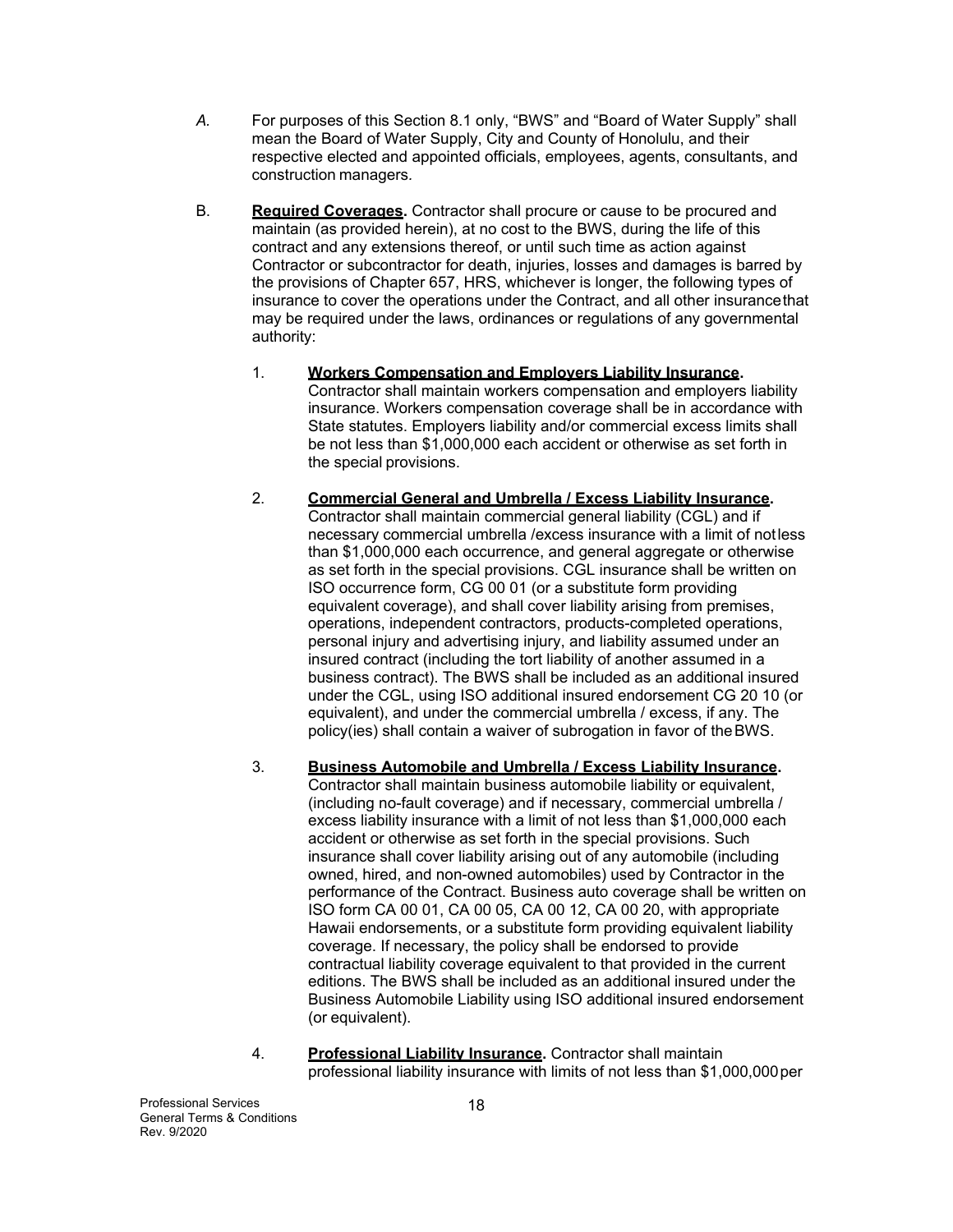claim/annual aggregate, or otherwise as set forth in the special provisions, covering Contractor and Contractor's employees and agents for liability arising out of errors, omissions, or negligence in the performance of professional services under the Contract. Such insurance shall remain in full force and effect continuously for the period of design and construction of the work.

- 5. Contractor shall be solely responsible for any and all loss or damage to Contractor's or any Subcontractor's equipment, tools, and other personal property, and Contractor may at its own option purchase insurance to cover such property and equipment at no cost to the BWS.
- C. **General Conditions.** The following general conditions are applicable to all insurance herein required, unless otherwise specified above:
	- 1. Except for Professional Liability insurance required in Section 8.1(B)(4) of these General Conditions, Contractor waives all rights against the BWS and the City for recovery of damages to the extent such damages are covered by the insurance required herein.
	- 2. All insurance required herein shall apply as primary insurance with respect to all insureds for claims arising from Contractor's acts or omissions, and any other insurance or self-insurance programs afforded to the BWS shall be excess and non-contributing;
	- 3. All insurance required herein shall be provided by insurers authorized to do business in the State of Hawaii and with a current Best's rating of not less than A-, or otherwise as approved by the BWS.
	- 4. Except for Professional Liability insurance required in Section 8.1(B)(4), all insurance required herein shall be written on an "Occurrence" form of policy, unless otherwise specifically approved by the BWS.
- D. **Subcontractors Insurance.** Contractor shall either:
	- 1. Include all subcontractors as insureds under all insurance set forth in Section 8.1(B) of these General Conditions; or
	- 2. Cause each subcontractor employed by Contractor to purchase and maintain insurance of the types specified above. Contractor shall obtain and maintain evidence of each subcontractor's insurance, and if requested by the BWS, Contractor shall furnish copies of certificates of insurance evidencing coverage for each subcontractor.
- E. **Cross-Liability Coverage.** If Contractor's liability policies do not contain the standard ISO separation of insureds provision, or a substantially similar clause, they shall be endorsed to provide cross-liability coverage.
- F. Contractor is responsible for paying any portion of any loss not covered because of the operation of any deductible applicable to the insurance required herein. If the BWS and/or the City are damaged by the failure of Contractor to maintain insurance as required in this paragraph, then Contractor shall bear all reasonable costs properly attributable to that failure.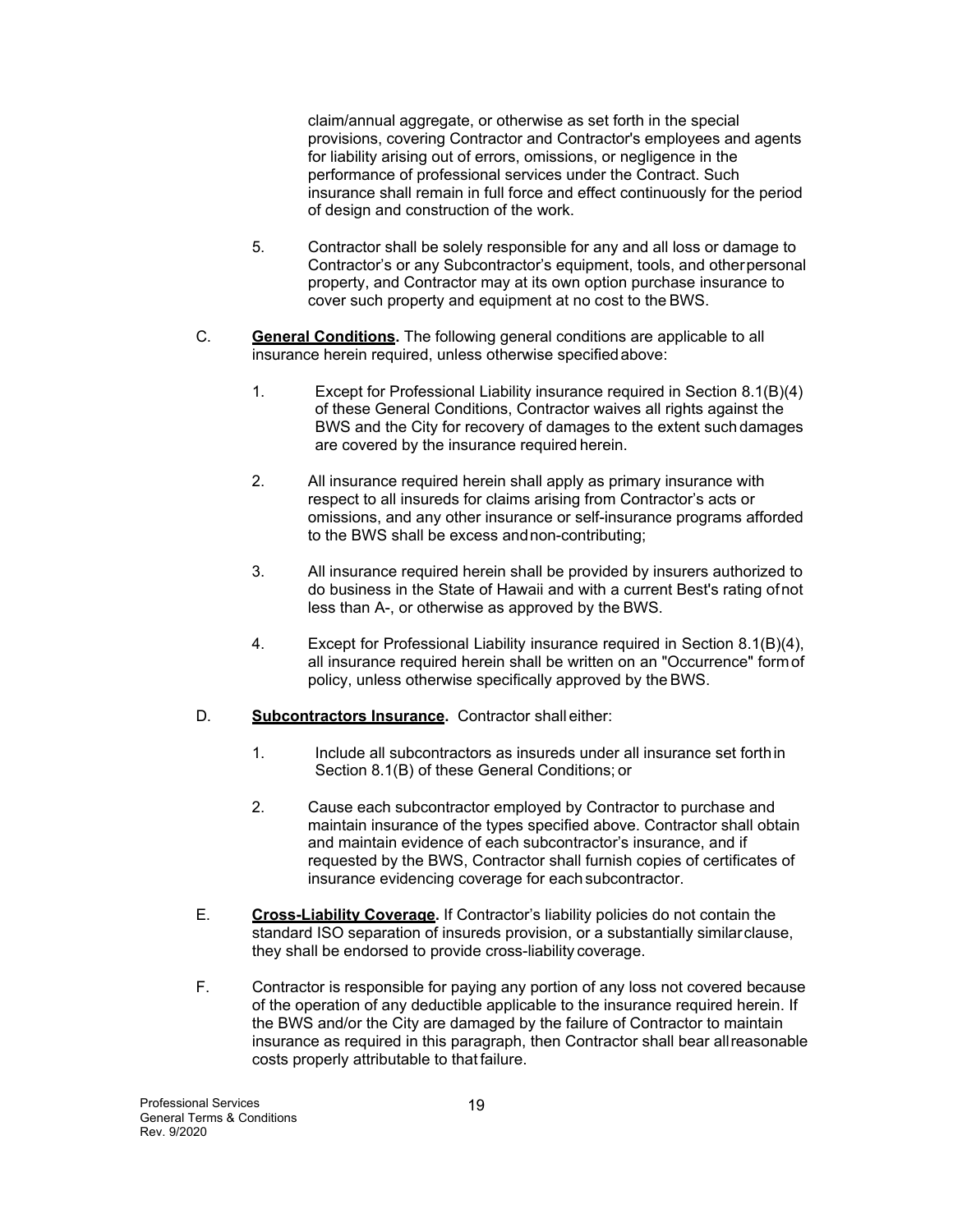## **G. Evidence of Insurance.**

- 1. Upon execution of the Contract by Contractor, Contractor shall furnish BWS with a certificate(s) of insurance, executed by a duly authorized representative of each insurer, showing compliance with insurance requirements set forth in Sections 8.1(B)(1), 8.1(B)(2), and 8.1(B)(3) of these General Conditions.
- 2. Prior to commencing the work, Contractor shall furnish the BWS with a certificate(s) of insurance, executed by a duly authorized representative of each insurer, showing compliance with the insurance required under Section 8.1(B)(4) of these General Conditions.
- 3. With respect to continuing insurance as required under Section 8.1(B)(4) of these General Conditions, Contractor shall provide certificate(s) of insurance evidencing such coverage at the time of final payment, and thereafter whenever requested by the BWS.
- 4. All certificates shall provide for sixty (60) days written notice to the BWS prior to the cancellation or material change of any insurance referred to therein.
- 5. Contractor shall provide certified copies of all insurance policies required above within ten (10) days of the BWS's written request for said copies.
- 6. Failure of the BWS to demand such certificate or other evidence of full compliance with these insurance requirements or failure of the BWS to identify a deficiency from evidence that is provided shall not be construed as a waiver of Contractor's obligations to maintain such insurance.
- 7. Prior to starting the Work, the Contractor shall furnish the BWS with certificates of insurance, acceptable to the BWS evidencing that the Contractor and all subcontractors have the required insurance coverage. Each of the insurance policies (or the certificates of insurance evidencing such insurance policies in the event that the Contractor provides proof of insurance by means of such certificates of insurance in lieu of true and correct copies of each required insurance policy) shall provide that such policy may neither be canceled nor the coverage thereunder reduced (whether or not requested by the Contractor) except upon sixty (60) days prior written notice to the BWS of such cancellation or reduction, sent to the BWS by certified or registered mail, postage prepaid. The words "endeavor to" and "failure to mail such notice shall impose no obligation for liability…" are unacceptable. These two (2) phrases must be crossed out.

## **H. Endorsements; Other Requirements.**

Commercial General and Umbrella / Excess Liability Insurance and Business Automobile and Umbrella / Excess Liability Insurance shall:

1. Name the "Board of Water Supply, City and County of Honolulu" and the "City and County of Honolulu" as additional insureds. "Board of Water Supply" shall mean the Board of Water Supply, its elected and appointed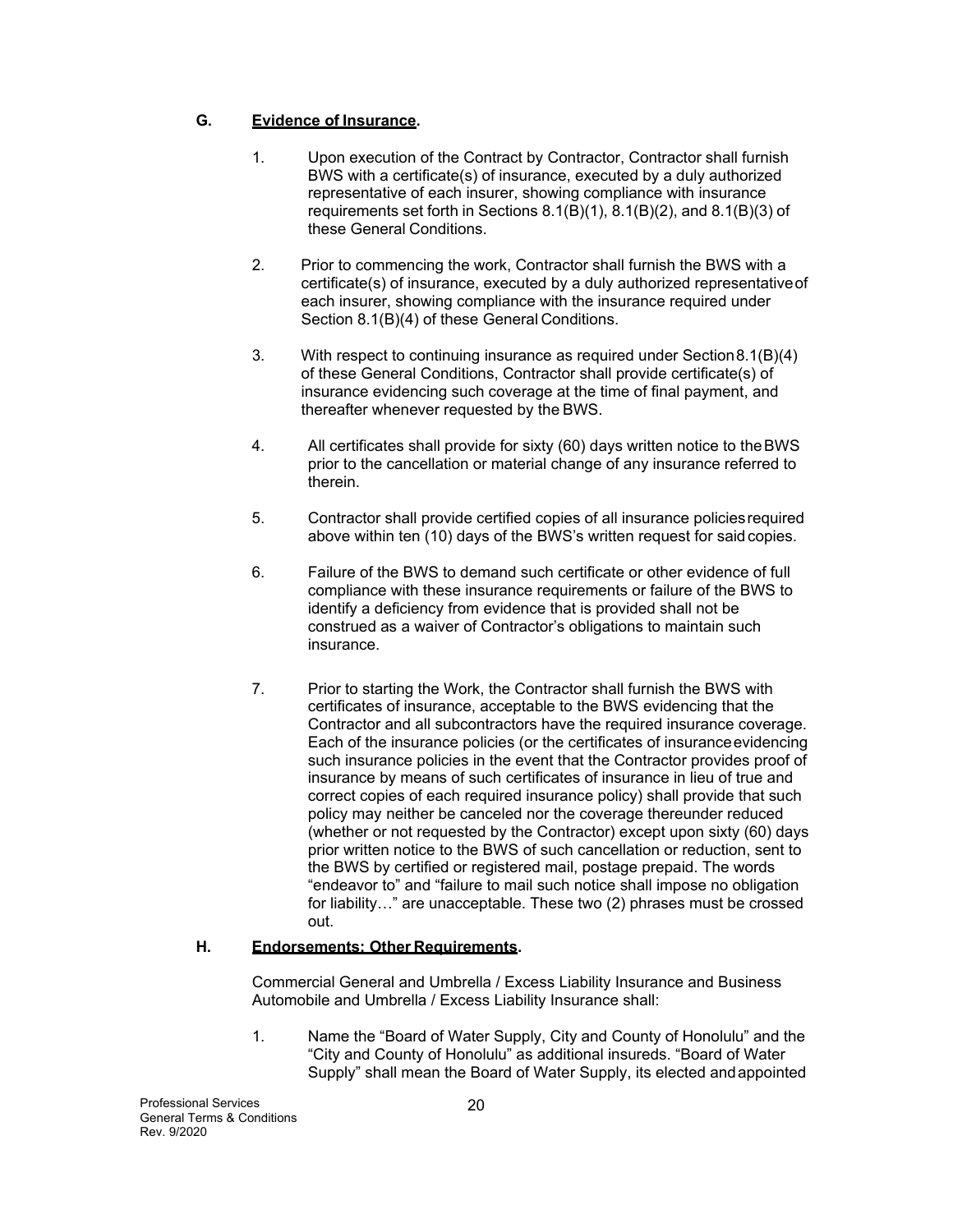officials, employees, agents, consultants, and construction managers. "City and County of Honolulu" shall mean the City and County of Honolulu, its elected and appointed officials, employees, agents, consultants, and construction managers;

- 2. Show the certificate holder as the Board of Water Supply, 630 South Beretania Street, Honolulu, Hawaii, 96843; and
- 3. Include the Contract and project numbers, and name of the project.

#### **I. Failure to Maintain Required Insurance.**

- 1. Failure to maintain the required insurance may result in termination of this Contract at the BWS's option.
- 2. If Contractor fails to maintain the insurance as set forth herein, the BWS shall have the right, but not the obligation, to purchase said insurance at Contractor's expense.
- J. **No Representation of Coverage Adequacy.** By requiring insurance herein, the BWS does not represent that the coverage and limits will necessarily be adequate to protect Contractor, and such coverage and limits shall not be deemed as a limitation on Contractor's liability under the indemnities granted to the BWS and/or the City under this Contract.
- K. The BWS reserves the right to require additional kinds or amounts of insurance as the BWS may reasonably determine is appropriate based on a change in circumstances or conditions relevant to the Contract.

## **8.2 Indemnification.**

- A. The Contractor shall perform the work as an independent Contractor and shall indemnify and hold harmless the BWS, the City, and all of their officers, employees or agents, from any and all deaths, injuries, losses and damages to persons or property, and any and all claims, demands, suits, action and liability therefor including reasonable attorney fees and cost of defense, caused by error, omissions or negligence in the performance of the contract by the Contractor or the Contractor's subcontractors, agents and employees and this requirement shall survive the termination of the contract.
- B. **Workers' Compensation Law.** Contractor shall hold harmless the BWS, the City, and all of their elected and appointed officials, officers, consultants, representatives, volunteers, agents, and employees, and the construction manager, from all suits, actions, or claims of any character brought on account of any claims or amounts arising or recovered under the Workers' Compensation Law or any other law, by-law, ordinance, order, or decree.
- C. **Intellectual Property.** Contractor shall indemnify and hold harmless the BWS, the City, and all of their elected and appointed officials, officers, consultants, representatives, volunteers, agents, and employees against any liability, claims, demands, or causes of action of any nature whatsoever related to or involving Pre-Existing Intellectual Property used by Contractor in connection with providing the services that are the subject of the Contract, and agrees at Contractor's expense to defend any legal or other action brought against the BWS, the City,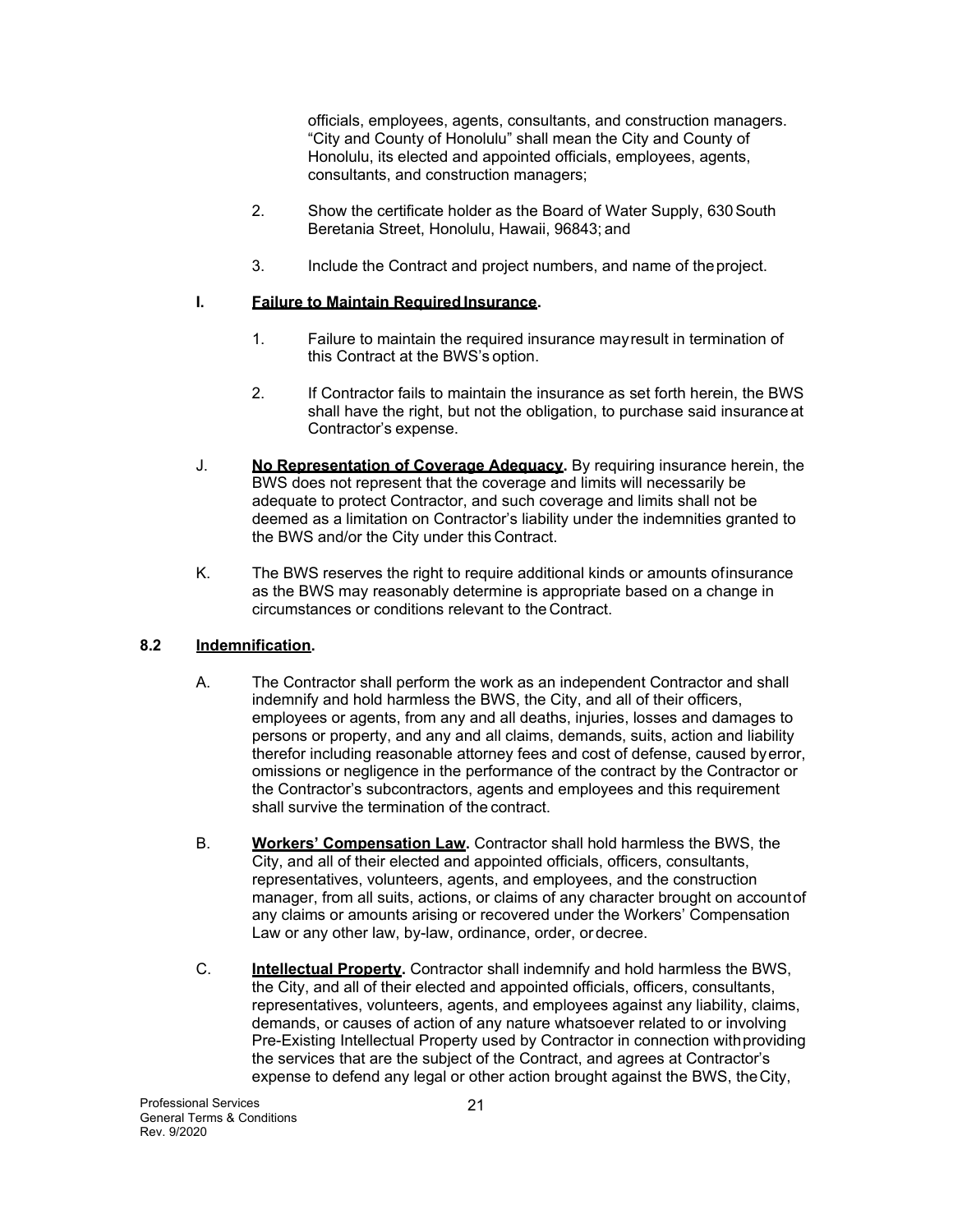and their elected and appointed officials, officers, consultants, representatives, volunteers, agents, and employees founded upon any such liability, claim, demand, or cause of action, and pay any attorneys' fees incurred by the BWS, the City, and their elected and appointed officials, officers, consultants, representatives, volunteers, agents, and employees in connection therewith.

D. The provisions of this Section 8.2 shall remain in full force and effect notwithstanding the expiration or early termination of the Contract.

## **ARTICLE 9 – TERMINATION**

- **9.1** Right of the BWS to Terminate. The BWS shall have the right to suspend performance of the services under the Contract or terminate the Contract in whole or in part at any time by written notice to Contractor. If the termination is for reasons other than default of Contractor as provided in Section 9.2, Contractor shall be compensated in accordance with Section 9.3 entitled "Termination for Convenience."
- *9.2* **Termination for Default.** If Contractor refuses or fails to perform any of the provisions of the Contract with such diligence as will ensure its completion within the time specified in the Contract, or any extension thereof, otherwise fails to timely satisfy the Contract provisions, or commits any other substantial breach of the Contract, the Officer-in-Charge may notify Contractor in writing of the delay or nonperformance, and *if not cured in ten (10) days* or any longer time specified in writing by the Officer-in-Charge, the Officer-in-Charge may, with the approval of the Manager, terminate Contractor's right to proceed with the Contract or a part of the Contract as to which there has been delay or other breach of contract. In the event of termination in whole or in part, the Manager may procure similar goods or services in a manner and upon terms deemed appropriate by the Manager. Contractor shall continue performance of the Contract to the extent it is not terminated and shall be liable for excess costs incurred in procuring similar goods or services.

Notwithstanding the above, in the event the Contract is terminated, in whole or in part, by the BWS as the result of a default by Contractor, the BWS may secure, on any terms and in any manner that the BWS deems appropriate, supplies, materials, equipment and/or services similar to those required under the work terminated. Contractor shall be liable to the BWS for any excess costs for such similar supplies, materials, equipment and/or services, and the BWS may withhold and apply any monies due or to become due to Contractor under the Contract for the completion of the work and/or for the payment of an additional contractor or contractors. This provision shall survive the termination of the Contract. In case an additional contract or contracts let after such termination for default are let in an amount or amounts in excess of the amount remaining available for the Contract in the hands of the BWS, free from all claims by laborers or material providers for work performed or materials furnished for the Contract prior to the termination for default or any deductions authorized by the terms hereunder or the Contract in favor of the BWS, then Contractor shall deposit, within ten (10) days from the receipt of each notice of any such reletting, to the credit of the BWS, solely for the prosecution and completion of the work, a sum of money equal to such excess; and in case the BWS desires to complete the work in any other manner than by contract, then Contractor shall deposit within ten (10) days from the receipt of each notice of the final completion of the work, to the credit of the BWS, the amount of any excess cost occasioned by such completion over the amount available under the Contract in the hands of the BWS, free from all claims or deductions as aforesaid, all without prejudice to any other or additional rights or remedies the BWS may have against Contractor under the terms hereunder or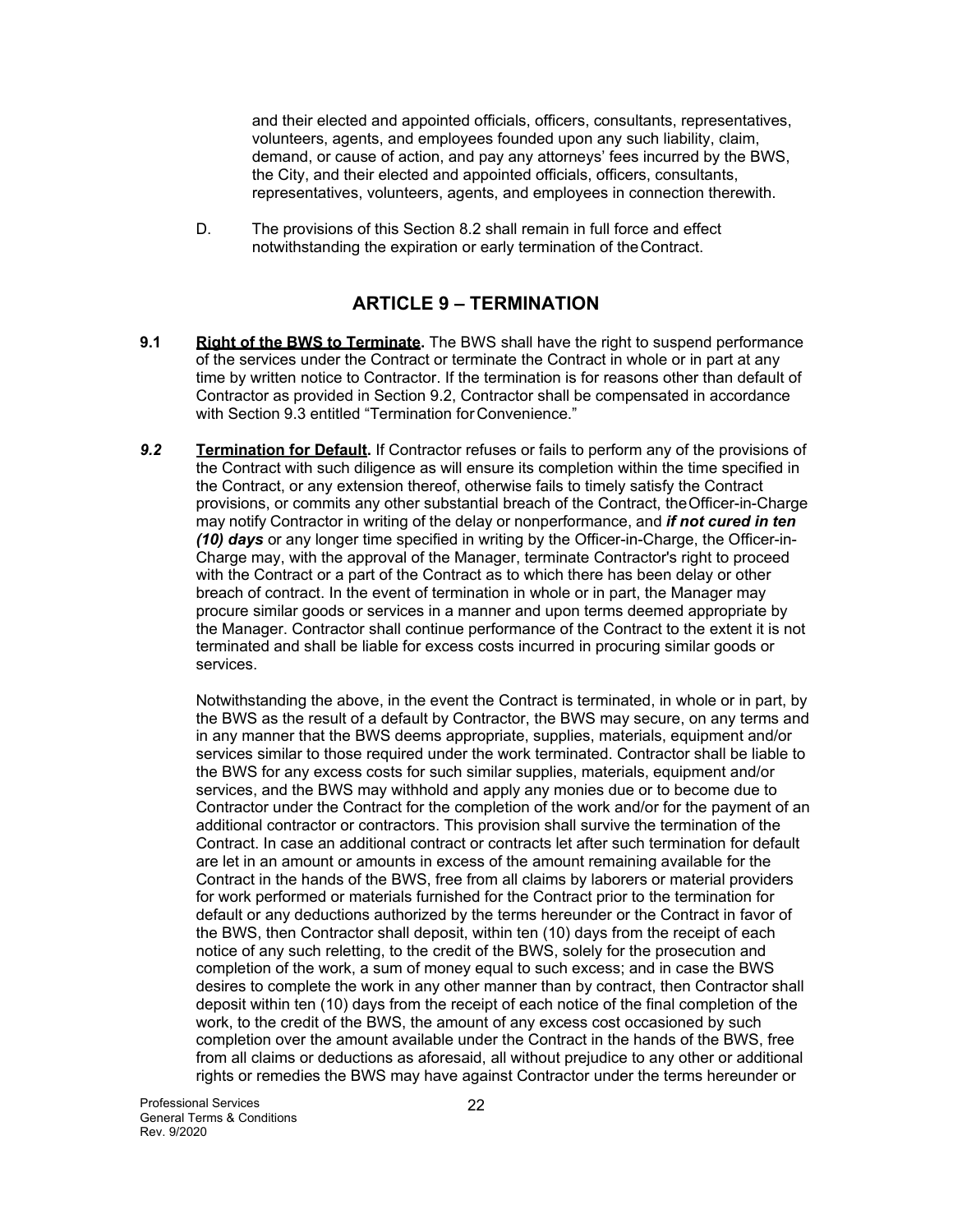the Contract or under any applicable law, statute, ordinance, rule, regulation or other standard or requirement.

- A. **Contractor's Duties.** Notwithstanding termination of the Contract and subject to any directions from the Manager or the Officer-in-Charge, Contractor shall take timely and necessary action to protect and preserve property in the possession of Contractor in which the BWS has an interest.
- B. **Compensation.** Payment for completed goods delivered and accepted by the BWS shall be at the contract price. Payment for the protection and preservation of property shall be in an amount agreed upon by Contractor and the Officer-in-Charge; if the parties fail to agree, the Manager, upon recommendation of the Officer-in-Charge, shall set an amount subject to Contractor's rights under chapter 3-126, HAR. The BWS may withhold from amounts due to Contractor such sums as the Manager deems to be necessary to protect the BWS against loss because of outstanding liens or claims of former lien holders and to reimburse the BWS for the excess costs incurred in procuring similar goods and services.
- C. **Excuse for Nonperformance or Delayed Performance.** Except with respect to defaults of subcontractors, Contractor shall not be in default by reason of any failure in performance of the Contract in accordance with its terms, if Contractor has notified the Officer-in-Charge *within fifteen (15) days* after the cause of the delay and the failure arises out of causes including but not limited to: acts of God; acts of the public enemy; acts of any other governmental body in its sovereign or contractual capacity; fires; floods; epidemics; quarantine restrictions; strikes or other labor disputes; freight embargoes; or unusually severe weather. If the failure to perform is caused by the failure of a subcontractor to perform or to make progress, and if the failure arises out of causes similar to those set forth above, Contractor shall not be deemed to be in default, unless the goods or services to be furnished by the subcontractor were obtainable from other sources in sufficient time to permit Contractor to meet the contract requirements.
- D. Upon request of Contractor, the Officer-in-Charge shall ascertain the facts and extent of the failure, and, if the Officer-in-Charge determines that any failure to perform was occasioned by any one or more of the excusable causes, and that, but for the excusable cause, Contractor's progress and performance would have met the terms of the Contract, the completion date or delivery schedule shall be revised accordingly, subject to the rights of the BWS under Section 9.3 entitled "Termination for Convenience." As used in this paragraph, the term "subcontractor" means subcontractor or sub consultant at any tier.
- E. **Additional Rights and Remedies.** The rights and remedies provided in this clause are in addition to any other rights and remedies provided by law.
- **9.3 Termination for Convenience.** The Manager may, upon recommendation of the Officer-in-Charge, when the interests of the BWS so require, terminate the Contract in whole or in part, for the convenience of the BWS. The Manager shall give written notice of the termination to Contractor specifying the part of the Contract terminated and when termination becomes effective.
	- A. **Contractor's Obligations.** Contractor shall incur no further obligations in connection with the terminated work, and on the dates set in the notice of termination, Contractor will stop work to the extent specified. Contractor shall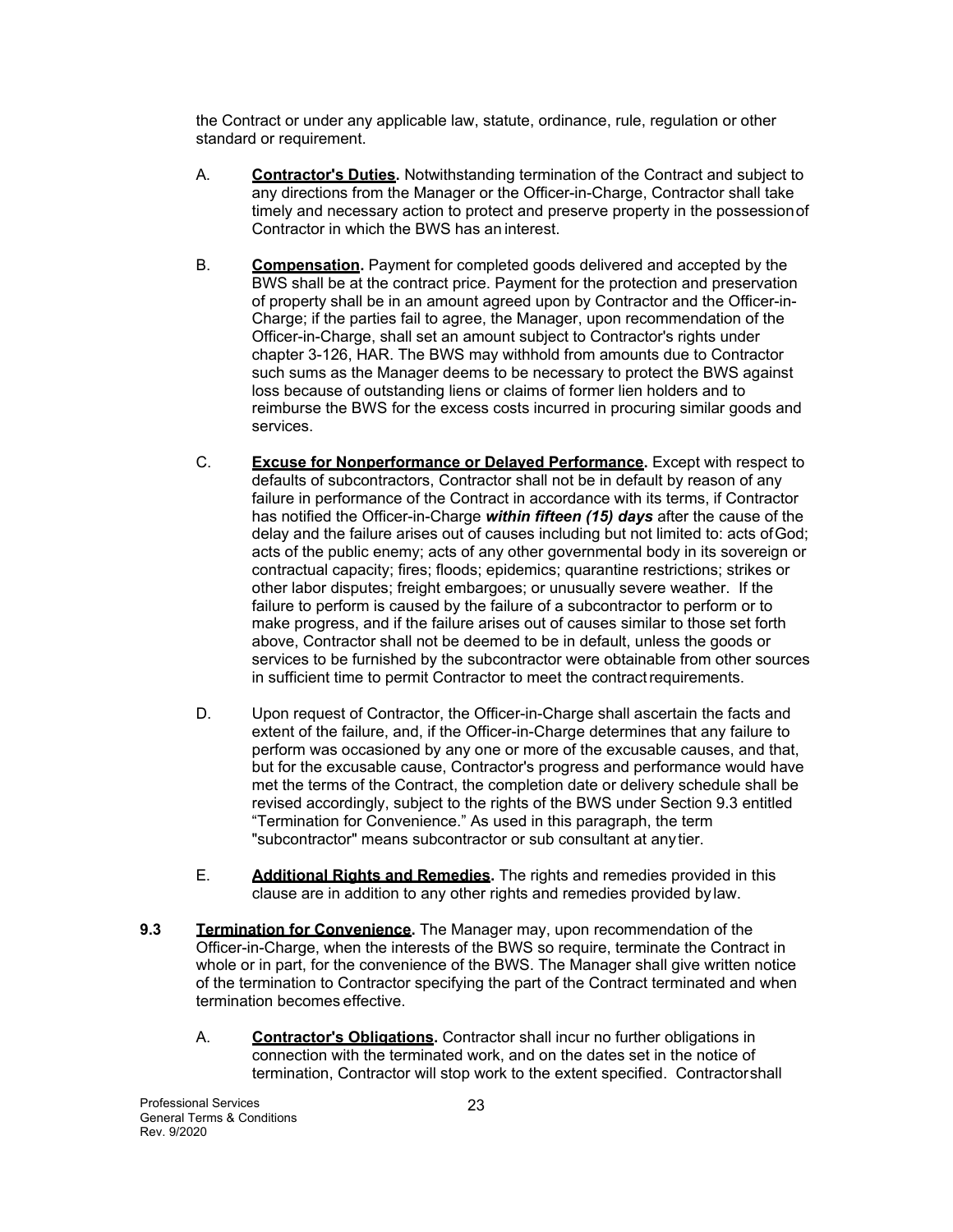also terminate outstanding orders and subcontracts as they relate to the terminated work. Contractor shall settle the liabilities and claims arising out of the termination of subcontracts and orders connected with the terminated work subject to the BWS's approval. Contractor may be directed to assign Contractor's right, title, and interest under terminated orders or subcontracts to the BWS. Contractor must still complete the work not terminated by the notice of termination and may incur obligations as are necessary to do so.

## **B. Right to Goods.**

- 1. Contractor may be required to transfer title and deliver to the BWS in the manner and to the extent directed by the Officer-in-Charge or the Manager: any completed goods; and the partially completed goods and materials, parts, tools, dies, jigs, fixtures, plans, drawings, information, and contract rights, hereinafter called "manufacturing material," as Contractor has specifically produced or specially acquired for the performance of the terminated part of the Contract.
- 2. Contractor shall, upon direction of the Officer-in-Charge, protect and preserve property in the possession of Contractor in which the BWS has an interest. If the Officer-in-Charge does not exercise this right, Contractor shall use Contractor's best efforts to sell such goods and manufacturing materials. Use of this section in no way implies that the BWS has breached the Contract by exercise of the termination for convenience clause.

## **C. Compensation.**

- 1. Contractor shall submit a termination claim specifying the amounts due because of the termination for convenience together with cost or pricing data to the extent required by subchapter 15, chapter 3-122, HAR, bearing on such claim. If Contractor fails to file a termination claim *within one (1) year* from the effective date of termination, payment may be made to Contractor, if at all, in accordance with paragraph (3) below.
- 2. A settlement may be agreed to by both parties provided Contractor has filed a termination claim supported by cost or pricing data to the extent required by subchapter 15, chapter 3-122, HAR, and that the settlement does not exceed the total contract price plus settlement costs reduced by payments previously made by the BWS, the proceeds of any sales of goods and manufacturing materials under Section 9.3(B) entitled "Right to Goods," and the contract price of the work not terminated.
- 3. Absent complete agreement under paragraph (2), Contractor shall be paid the following amounts, provided payments agreed to under paragraph (2) shall not duplicate payments under this paragraph for the following:
	- a. Contract prices for goods or services accepted under the Contract;
	- b. Costs incurred in preparing to perform and performing the terminated portion of the work plus a five percent (5%) markup on actual direct costs on such portion of the work (the markup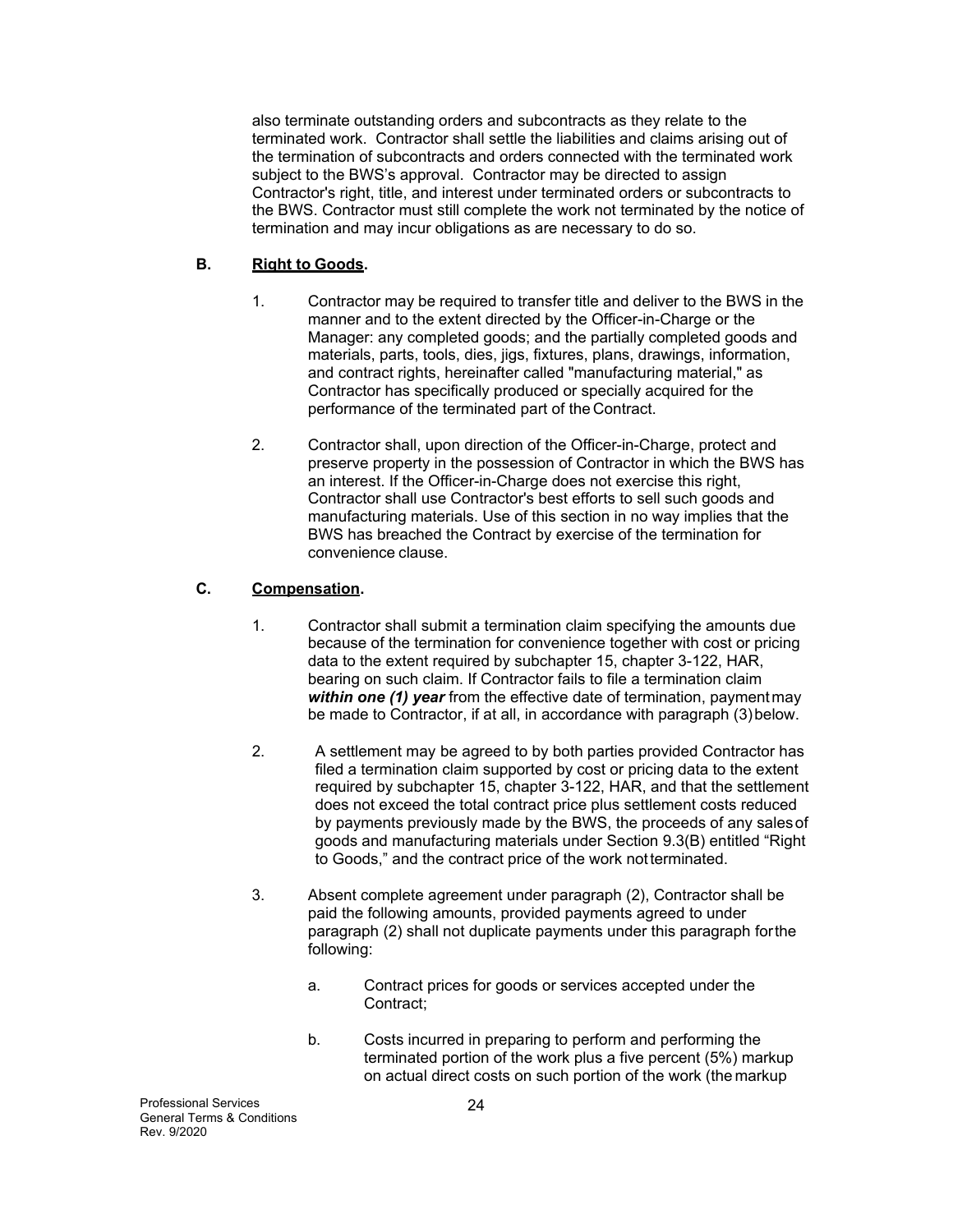shall not include anticipatory profit or consequential damages), less amounts paid or to be paid for accepted goods or services; provided that if it appears that Contractor would have sustained a loss if the entire contract would have been completed, no markup shall be allowed or included and the amount of compensation shall be reduced to reflect the anticipated rate of loss;

- c. Subject to the prior approval of the Manager the costs of settling and paying claims arising out of the termination of subcontracts or orders pursuant to Section 9.3(A) entitled "Contractor's Obligations." Subcontractors shall be entitled to a markup of no more than ten percent (10%) on direct costs incurred to the date of termination. These costs must not include costs paid in accordance with Section 9.3(C)(3)(b).
- d. The total sum to be paid to Contractor under this paragraph shall not exceed the total contract price reduced by the amount of payments otherwise made, the proceeds of any sales of supplies and manufacturing materials under Section 9.3(B) entitled "Right to Goods," and the contract price of work not terminated.
- 4. Costs claimed, agreed to, or established under Section 9.3(C)(2) and Section 9.3(C)(3) shall be in accordance with Chapter 3-123, HAR.

## **ARTICLE 10 – CONTRACT DISPUTES AND CONTROVERSIES**

## **10.1 Final Decision.**

- A. When a controversy cannot be resolved by mutual agreement between the Officer-in-Charge and Contractor, the Manager shall, upon recommendation by the Officer-in-Charge, after written request by Contractor for a final decision, promptly issue a written decision.
- B. Any such decision shall be final and conclusive, unless fraudulent, or unless Contractor brings an action seeking judicial review of the decision in a circuit court of this State *within the six (6) months* from the date of receipt of the decision.
- C. The Manager shall issue a written decision within the following time limitations:
	- 1. For claims not exceeding fifty thousand dollars (\$50,000): ninety (90) calendar days after receipt of the claim.
	- 2. For claims exceeding fifty thousand dollars (\$50,000): ninety (90) calendar days after receipt of the claim; provided that if a decision is not issued within ninety (90) calendar days, the Manager shall notify Contractor of the time within which a decision will be made.
- D. If the Manager fails to issue a decision on a claim not exceeding fifty thousand dollars (\$50,000) within ninety (90) calendar days after receipt, or does not issue a decision within the time promised for a claim in excess of fifty thousand dollars (\$50,000), Contractor may proceed as if an adverse decision had been received.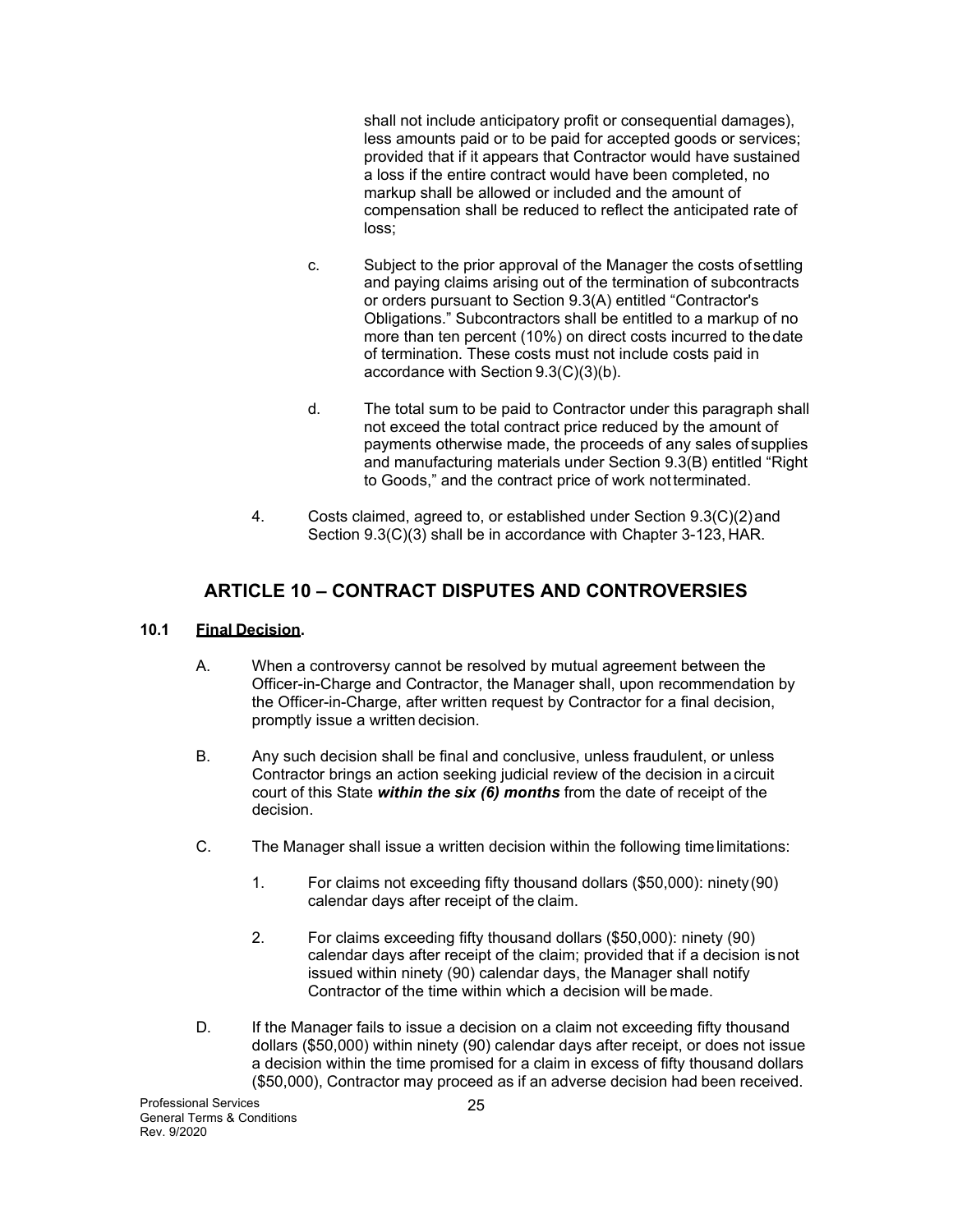- **10.2 Payment.** The amount determined payable pursuant to the decision, less any portion already paid, normally should be paid without awaiting contractor action concerning appeal. Such payments shall be without prejudice to the rights of either party or where such payments are required to be returned by a subsequent decision, interest on such payments shall be paid at the statutory rate from the date of payment.
- **10.3 Claims Against Contractor.** All controversies involving claims asserted by the BWS against Contractor that cannot be resolved by mutual agreement shall be the subject of a decision by the Manager, upon recommendation by the Officer-in-Charge.
- **10.4 Continued Performance of the Contract.** Contractor shall comply with any decision of the Manager and proceed diligently with performance of the Contract pending final resolution by a circuit court of this State of any controversy arising under, or by virtue of, the Contract, except where there has been a material breach of contract by the BWS; provided that in any event Contractor shall proceed diligently with the performance of the Contract where the Manager has made a written determination that continuation of work under the Contract is essential to the public health and safety.
- **10.5 Remedies.** Any dispute arising under or out of the Contract is subject to chapter 3-126, HAR. The procedures and remedies provided for shall be the exclusive means available for persons aggrieved in connection with the solicitation or award of a contract, a suspension, or debarment proceeding, or in connection with a contract controversy, to resolve their claims or differences. The contested case proceedings set out in chapter 91, HRS, shall not apply to protested solicitations and awards, debarments or suspensions, or the resolution of contract controversies.

## **ARTICLE 11 - COST OR PRICING DATA**

- **11.1 Cost or Pricing Data.** Pursuant to chapter 3-122, subchapter 15, HAR, cost or pricing data may be required as determined by the Officer-in-Charge or by chapter 3-122, subchapter 15, HAR, along with the certification of current cost or pricing data, substantially in the form attached hereto as Exhibit "A."
- **11.2 Definition of Cost or Pricing Data.** Cost or pricing data means all facts as of the date of price agreement that prudent buyers and sellers would reasonably expect to affect price negotiations significantly. Cost or pricing data are factual, not judgmental, and are therefore verifiable. While they do not indicate the accuracy of a prospective contractor's judgment about future costs or projections, they do include the data forming the basis for that judgment. Cost or pricing data are more than historical accounting data; they are all facts that can reasonably be expected to contribute to the soundness of estimates of future costs and to the validity of determinations of costs already incurred. They also include such factors as:
	- A. Vendor quotations;
	- B. Nonrecurring costs;
	- C. Information on changes in production methods and in production or purchasing volume;
	- D. Data supporting projections of business prospects and objectives and related operations costs;
	- E. Unit cost trends such as those associated with labor efficiency;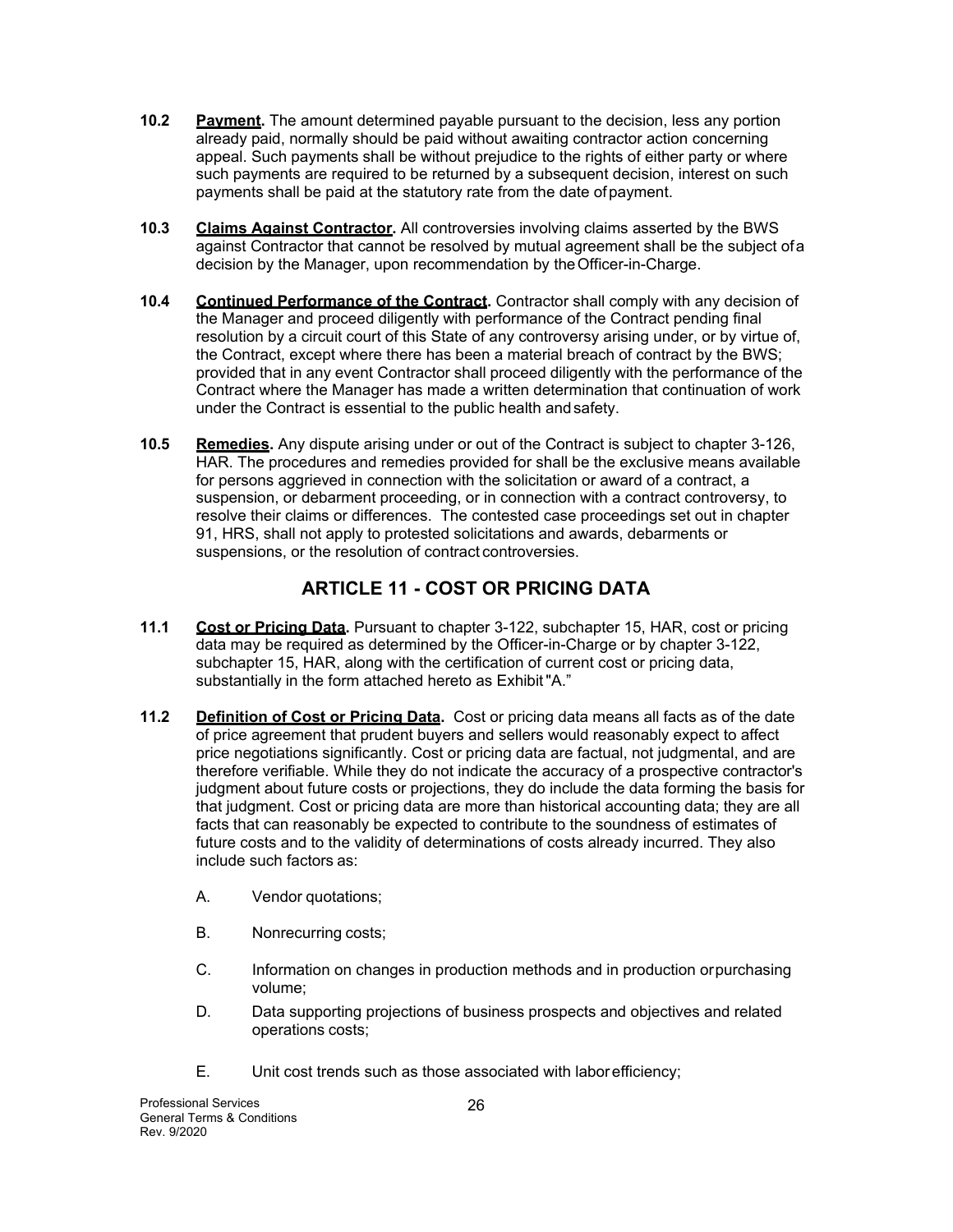- F. Make or buy decisions;
- G. Labor union contract negotiations; and
- H. Information on management decisions that could have a significant bearing on costs.
- **11.3 Submission.** When cost or pricing data are required, they shall be submitted to the Officer-in-Charge prior to beginning price negotiations at any reasonable time and in any reasonable manner prescribed by the Officer-in-Charge. Such data shall either be actually submitted or specifically identified in writing. A prospective contractor is required to keep such submission current until the negotiations are concluded.
- **11.4 Certification.** When cost pricing or data is required, Contractor shall provide written certification as soon as practicable after agreement is reached on price that the cost or pricing data submitted are accurate, complete, and current as of the date of reaching agreement on price.
- **11.5 Miscellaneous Provisions.** If a prospective contractor refuses to supply the required data, the Manager, upon recommendation of the Officer-in-Charge, shall determine in writing whether to disqualify the noncomplying contractor, to defer award pending further investigation, or to enter into the contract. If, after award, a contractor refuses to supply the required data, the Officer-in-Charge shall determine in writing whether to further investigate the price adjustment, not to allow any price adjustment, or to set the amount of the price adjustment, subject to the contractor's rights under chapter 3-126, HAR.

The certificate of cost or pricing data is not to be construed as a representation as to the accuracy of Contractor's judgment on the estimated portion of future costs or projections. It does, however, constitute a representation as to the accuracy of the data upon which Contractor's judgment is based.

The exercise of an option at the price established in the initial negotiation in which certified cost or pricing data were used does not require recertification or further submission of data.

11.6 Defective Cost or Pricing Data. If certified cost or pricing data are subsequently found to have been inaccurate, incomplete, or not current as of the date stated in the certificate, the BWS is entitled to an adjustment of the contract price, including profit or fee, to exclude any significant sum by which the price, including profit or fee, was increased because of the defective data. It is presumed that overstated cost or pricing data increased the contract price in the amount of the defect plus related overhead and profit or fee. Therefore, unless there is a clear indication that the defective data were not used or relied upon, the price should be reduced in such amount.

In determining the amount of a downward adjustment, Contractor shall be entitled to an offsetting adjustment of any understated cost or pricing data submitted in support of price negotiations for the same pricing action up to the amount of the BWS's claims for overstated cost or pricing data arising out of the same pricing action.

If Contractor and the Officer-in-Charge cannot agree as to the existence of defective cost or pricing data or amount of adjustment due to defective cost or pricing data, the Officerin-Charge shall set an amount in accordance with provisions of this section and Contractor may appeal this decision as a contract controversy under chapter 3-126, HAR.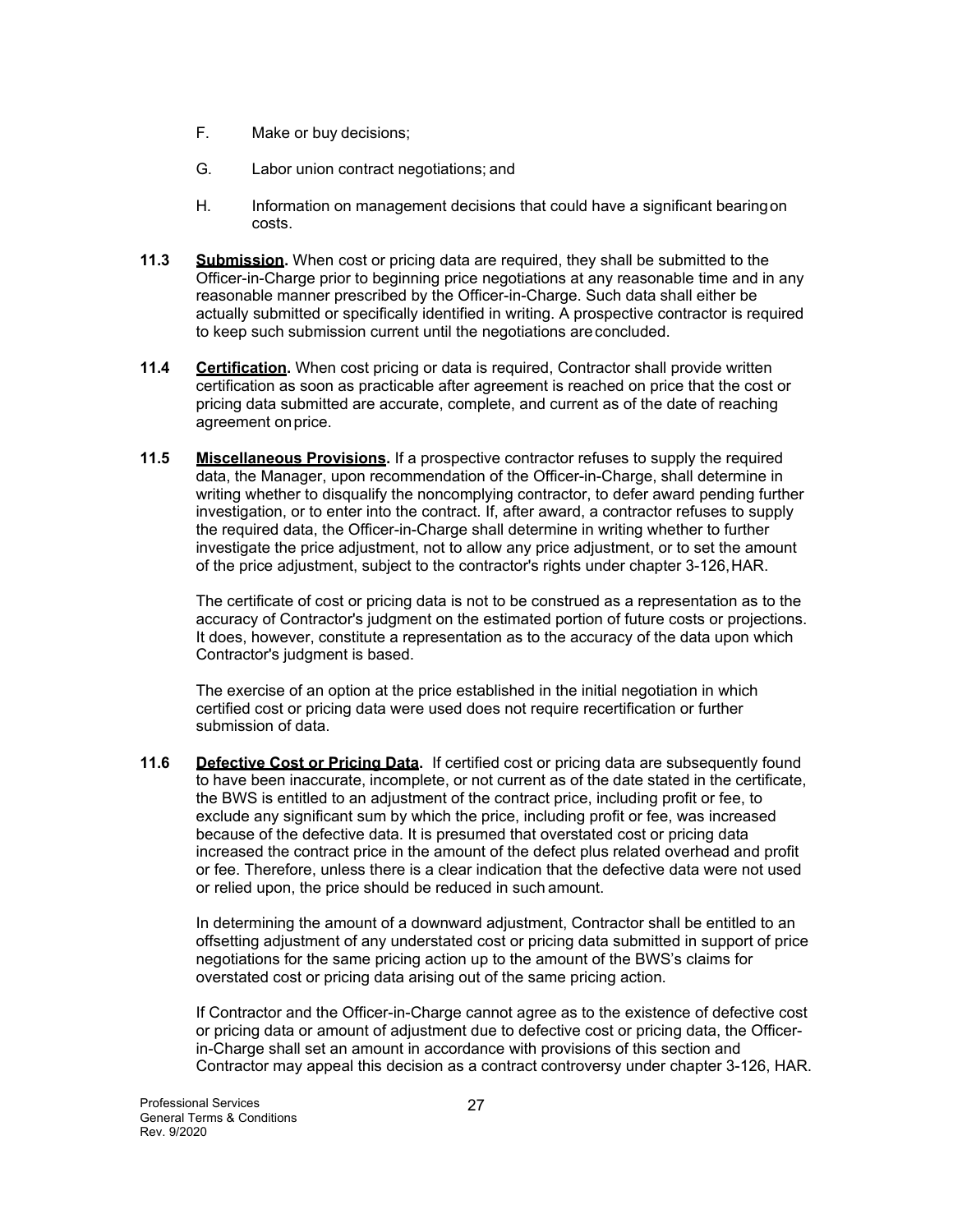## **ARTICLE 12 - SEXUAL HARASSMENT POLICY**

- **12.1 General.** Contractor must comply with the requirements of Section 1-18 of the Revised Ordinances of Honolulu (ROH) regarding sexual harassment. Contractor shall have and enforce a policy prohibiting sexual harassment. Contractor's sexual harassment policy must set forth the same or greater protection than those contained or required by the ordinance.
- **12.2 Applicability.** ROH § 1-18 is applicable to Contractor's business and includes:
	- A. Prohibitions against an officer's or employee's sexual harassment of the following:
		- 1. Another officer or employee of the employer;
		- 2. An individual under consideration for employment with the employer; or
		- 3. An individual doing business with the employer.
	- B. A provision prohibiting a management or supervisory officer or employee from knowingly permitting a subordinate officer or employee to engage in the sexual harassment prohibited under paragraph (1) above;
	- C. A prohibition against retaliation towards an officer, employee, or individual who has complained of sexual harassment, conducted an investigation of a complaint, or acted as a witness during an investigation of a complaint;
	- D. A prohibition against a malicious false complaint of sexual harassment by an officer, employee, or individual;
	- E. Provisions allowing an officer, employee, or individual to make a sexual harassment complaint to an appropriate management, supervisory, or personnel officer or employee;
	- F. Procedures for investigating a sexual harassment complaint in an unbiased, fair, and discreet manner with appropriate safeguards to maintain confidentiality and protection from embarrassment;
	- G. A provision requiring the use of the "reasonable person of the same gender standard" to determine if sexual harassment has occurred. Under the standard, sexual harassment shall be deemed to have occurred if the alleged offender's conduct would be considered sexual harassment from the perspective of a reasonable person of the same gender as the alleged victim. If the alleged victim is a woman, the "reasonable person of the same gender standard" shall be equivalent to, and may be called, the "reasonable woman standard";
	- H. Disciplinary actions which may be imposed on an officer or employee who committed a prohibited act; and
	- I. For an employer with at least five employees, a provision requiring the annual viewing of a video on the sexual harassment policy by each

Professional Services General Terms & Conditions Rev. 9/2020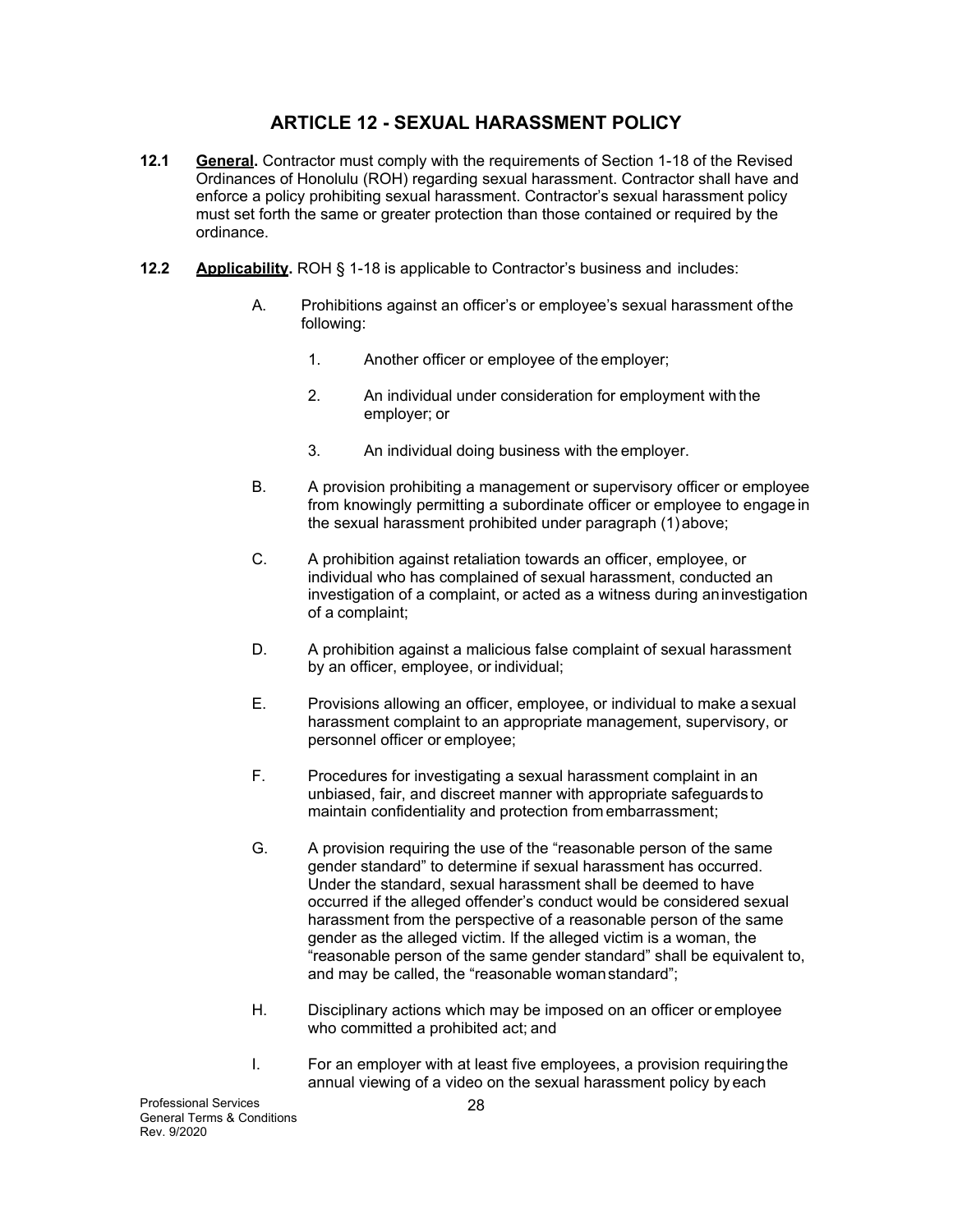management or supervisory officer or employee.

- **12.3 Policy Term.** The policy required under this section shall be in effect for at least the duration of Contractor's Contract with the BWS.
- **12.4 Pledge and Acceptance.** The action of Contractor signing the Contract shall constitute Contractor's acceptance of and pledge to comply with the provisions for the sexual harassment policy as required by ROH § 1-18.

## **ARTICLE 13 – GENERAL PROVISIONS**

- **13.1 Governing Law and Jurisdiction.** The laws of the State of Hawaii shall govern the validity of the Contract and any of the Contract's individual terms or provisions, as well as the rights and duties of the parties to the Contract. Any action at law or in equity to enforce or interpret the provisions of the Contract shall be brought in a court of competent jurisdiction in Honolulu, Hawaii. Contractor consents to the exercise of personal jurisdiction over Contractor by the courts of the State of Hawaii.
- **13.2 Severability.** If any term or provision of the Contract is found to be illegal, unenforceable, or in violation of law, then, notwithstanding such term or provision, all other terms or provisions of the Contract shall remain in full force and effect. When possible, however, the Contract shall be interpreted so as to reflect the intentions of the parties as indicated by the provision or term in question.
- **13.3 Nondiscrimination.** No person performing work under this Contract, including any subcontractor, employee, or agent of Contractor, shall engage in any discrimination that is prohibited by any applicable federal, state, or county law. Contractor shall be an equal opportunity employer. The Contractor shall comply with all applicable requirements set forth in Federal and State laws and regulations relative to the Age Discrimination Act of 1975 (42 USC 6102); Title VI (42 USC 2000d) of the Civil Rights Act of 1964, as amended; and Equal Employment Opportunity (Executive Order 11246, as amended) that provide for non-discrimination in federally assisted programs.
- **13.4 Conflicts of Interest.** Contractor represents that neither Contractor nor any employee or agent of Contractor presently has any interest, and promises that no such interest, direct or indirect, shall be acquired, that would or might conflict in any manner or degree with Contractor's performance under the Contract.

## **13.5 Confidentiality of Material**

- A. All material given to or made available to Contractor by virtue of the Contract, which is identified as proprietary or confidential information, will be safeguarded by Contractor and shall not be disclosed to any individual or organization without the prior written approval of the BWS.
- B. All information, data, or other material provided by Contractor to the BWS shall be subject to the Uniform Information Practices Act, chapter 92F, HRS, as modified by chapter 323F, HRS. All information, data, or other material that Contractor regards as proprietary or confidential shall be expressly designated as such by Contractor prior to submission to the BWS.
- C. The provisions of this Section 13.6 shall remain in full force and effect notwithstanding the expiration or early termination of the Contract.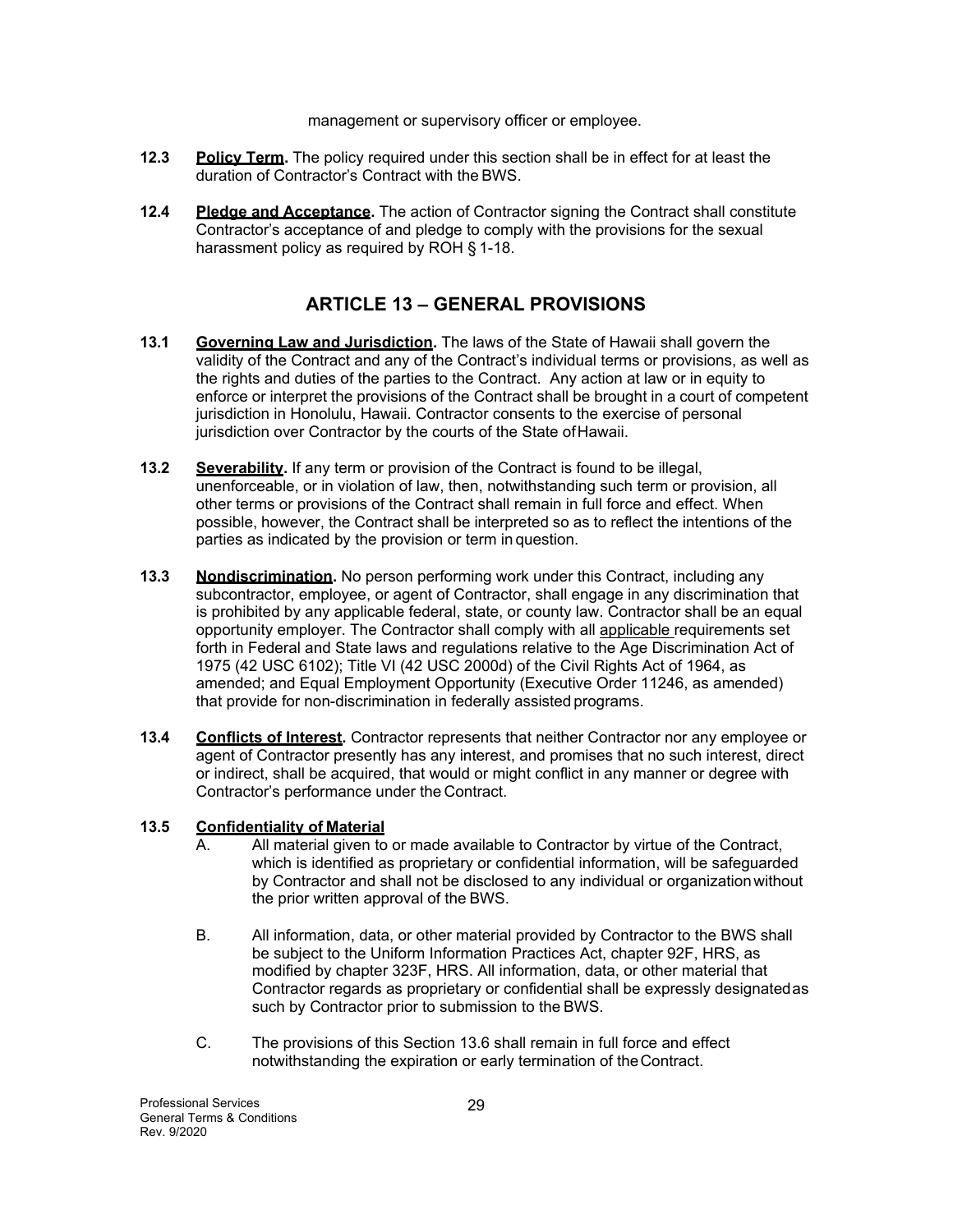## **13.6 Confidentiality of Personal Information**

A. Definitions.

"Personal information" means an individual's first name or first initial and last name in combination with any one or more of the following data elements, when either name or data elements are not encrypted:

- 1. Social security number;
- 2. Driver's license number or Hawaii identification card number; or
- 3. Account number, credit or debit card number, access code, or password that would permit access to an individual's financial information.

Personal information does not include publicly available information that is lawfully made available to the general public from federal, BWS, or local government records.

"Technological safeguards" means the technology and the policy and procedures for use of the technology to protect and control access to personal information.

- B. Confidentiality of Material.
	- 1. All material given to or made available to the Contractor by the BWS by virtue of this Contract that is identified as personal information shall be safeguarded by the Contractor and shall not be disclosed without the prior written approval of the BWS.
	- 2. Contractor agrees not to retain, use, or disclose personal information for any purpose other than as permitted or required by this Contract.
	- 3. Contractor agrees to implement appropriate "technological safeguards" that are acceptable to the BWS to reduce the risk of unauthorized access to personal information.
	- 4. Contractor shall report to the BWS in a prompt and complete manner any security breaches involving personal information.
	- 5. Contractor agrees to mitigate, to the extent practicable, any harmful effect that is known to Contractor because of a use or disclosure of personal information by Contractor in violation of the requirements of this paragraph.
	- 6. Contractor shall complete and retain a log of all disclosures made of personal information received from the BWS, or personal information created or received by Contractor on behalf of the BWS.
- C. Security Awareness Training and Confidentiality Agreements.
	- 1. Contractor certifies that all of its employees who will have access to the personal information have completed training on security awareness topics relating to protecting personal information.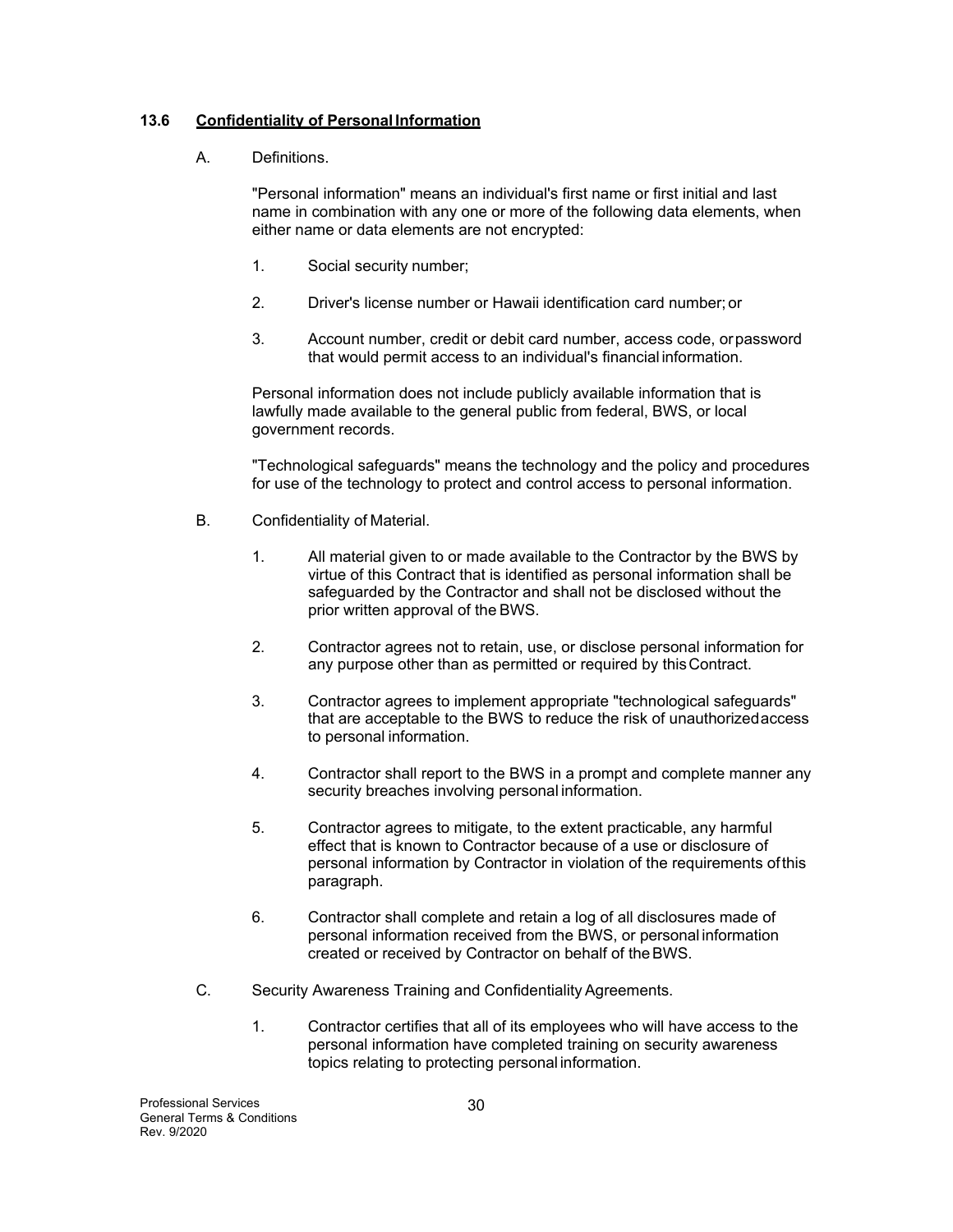- 2. Contractor certifies that confidentiality agreements have been signed by all of its employees who will have access to the personal information acknowledging that:
	- a. The personal information collected, used, or maintained by the Contractor will be treated as confidential;
	- b. Access to the personal information will be allowed only as necessary to perform the Contract; and
	- c. Use of the personal information will be restricted to uses consistent with the services subject to this Contract.
	- d. Termination for Cause. In addition to any other remedies provided for by this Contract, if the BWS learns of a material breach by Contractor of this paragraph by Contractor, the BWS may at its sole discretion:
- 1. Provide an opportunity for the Contractor to cure the breach or end the violation; or
- 2. Immediately terminate this Contract.

In either instance, the Contractor and the BWS shall follow chapter 487N, HRS, with respect to notification of a security breach of personal information.

- E. Records Retention.
	- 1. Upon any termination of this Contract, Contractor shall pursuant to chapter 487R, HRS, destroy all copies (paper or electronic form) of personal information received from the BWS.
	- 2. The Contractor and any subcontractors shall maintain the files, books, and records, that relate to the Contract, including any personal information created or received by the Contractor on behalf of the BWS, and any cost or pricing data, for three (3) years after the date of final payment under the Contract. The personal information shall continue to be confidential and shall not be disclosed without the prior written approval of the BWS. After the three (3) year retention period has ended, the files, books, and records that contain personal information shall be destroyed pursuant to chapter 487R, HRS.
- **13.7 Publicity.** Contractor shall not refer to the BWS, the City, or any office, agency, or officer thereof, or any BWS and/or City employee, or the services provided under this Contract, in any of Contractor's brochures, advertisements, or other publicity. All inquiries and communications by the media or other members of the public to Contractor about the subject matter of this Contract shall be referred to the BWS.
- **13.8 Records Retention.** Contractor and any subcontractors shall maintain the books and records that relate to the services performed or provided pursuant to the Contract for four (4) years from the date of final payment under the Contract.
- **13.9 Entire Agreement.** The Contract sets forth all of the agreements, conditions, understandings, promises, warranties, and representations between the BWS and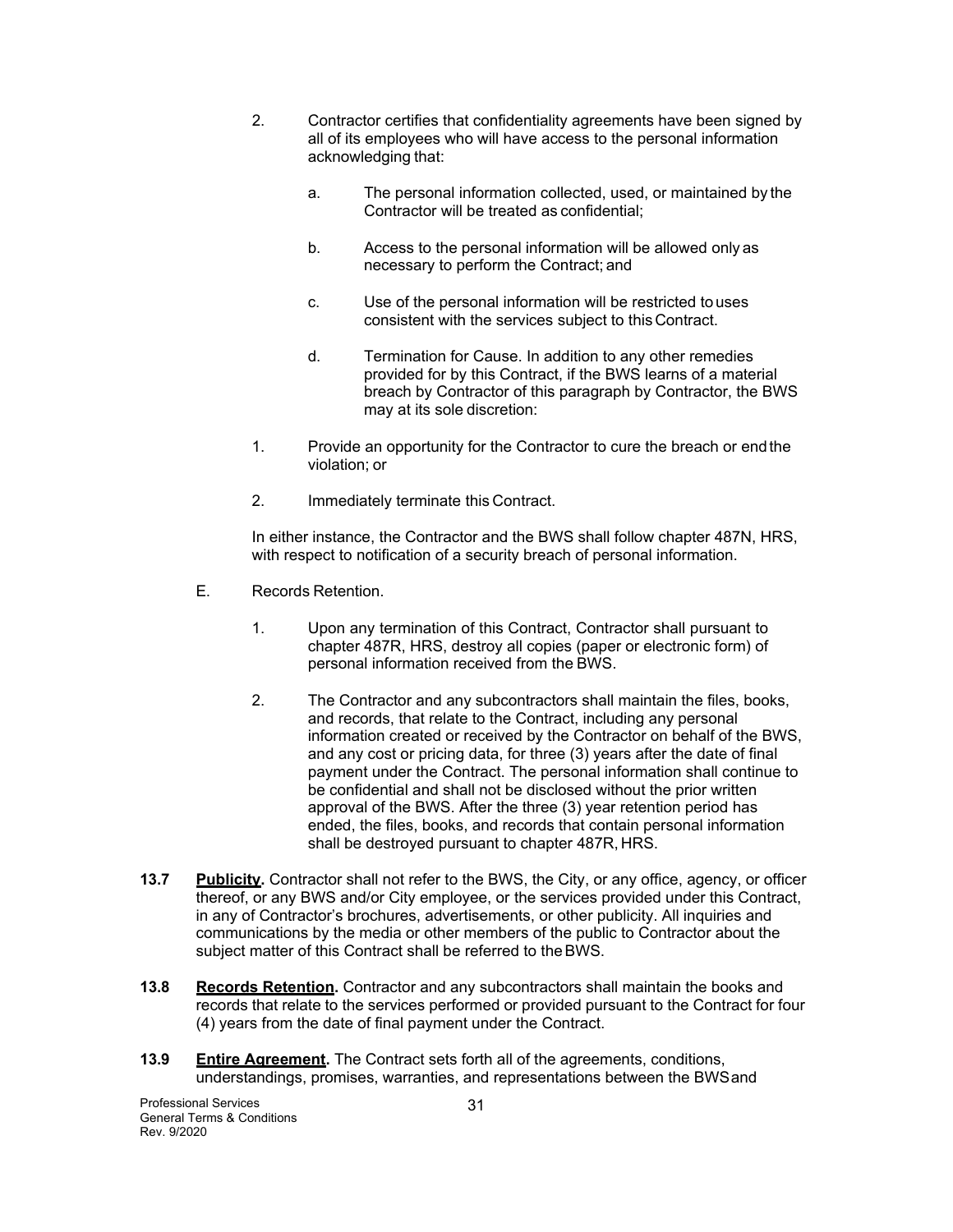Contractor. The Contract supersedes all prior agreements, conditions, understandings, promises, warranties, and representations, which shall have no further force or effect. There are no agreements, conditions, understandings, promises, warranties, or representations, oral or written, express or implied, between the BWS and Contractor other than as set forth or as referred to herein.

- **13.10 Waiver.** The failure of the BWS to insist upon the strict compliance with any term, provision, or condition of the Contract shall not constitute or be deemed to constitute a waiver or relinquishment of the BWS's right to enforce the same in accordance with the Contract.
- **13.11 No Party Deemed Drafter.** No party shall be deemed to be the drafter of the Contract. The Contract is the product of arms length negotiations between the parties and therefore shall be deemed to have been drafted jointly by the parties.
- **13.12 Headings.** The headings of paragraphs in these General Conditions are for convenience only. They form no part of the Contract and shall not affect its interpretation.
- **13.13 Construction.** All words used in the singular shall extend to and include the plural. All words used in the plural shall extend to and include the singular. All words used in any gender shall extend to and include all genders.
- **13.14 Campaign Contributions by State or County Contractors**. Contractors are hereby notified of the applicability of Section 11-355, HRS, which states that campaign contributions are prohibited from a State and county government contractor during the term of the contract if the contractor is paid with funds appropriated by the legislative body between the execution of the contract through the completion of the contract.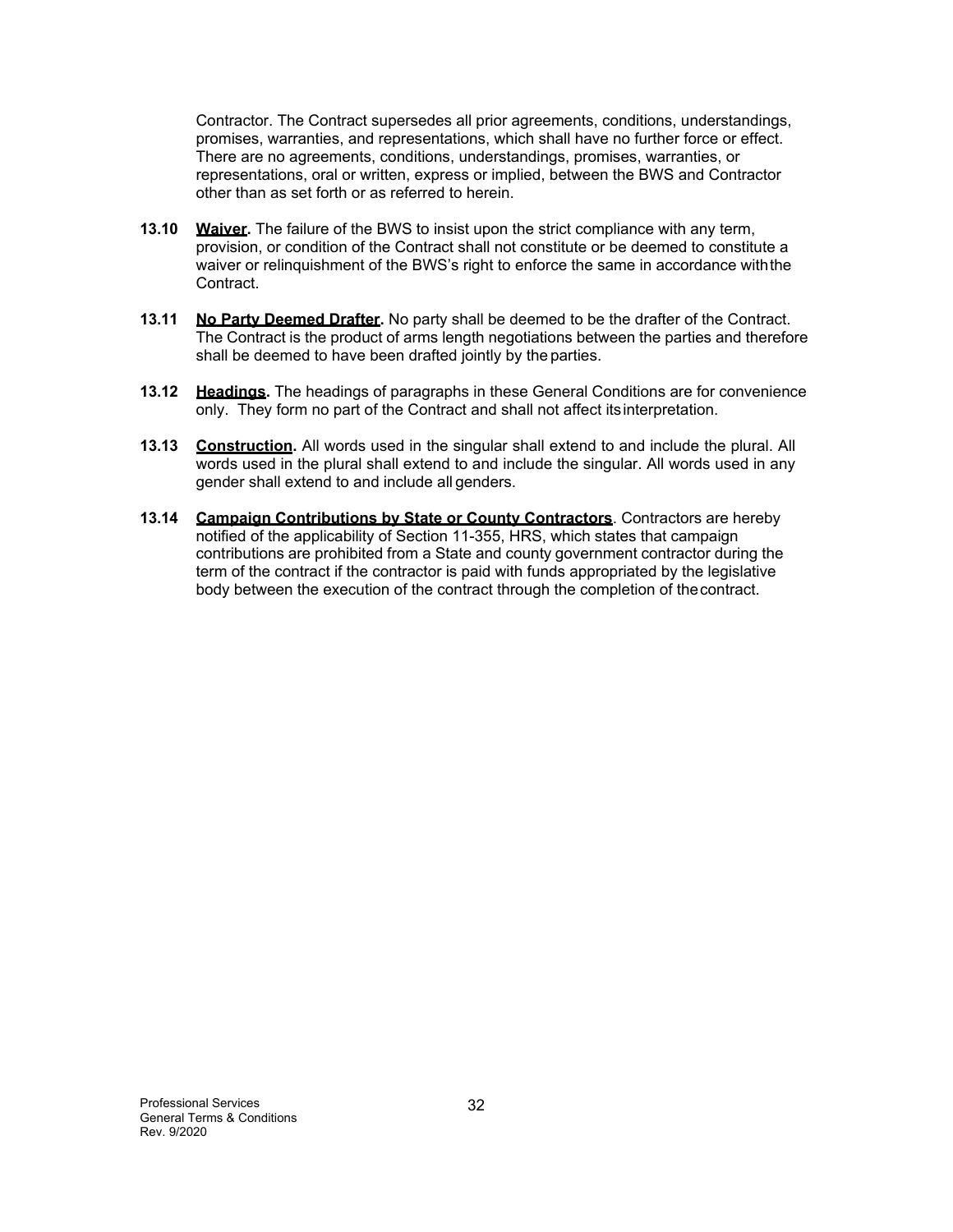# **EXHIBIT "A"**

Professional Services General Terms & Conditions Rev. 9/2020